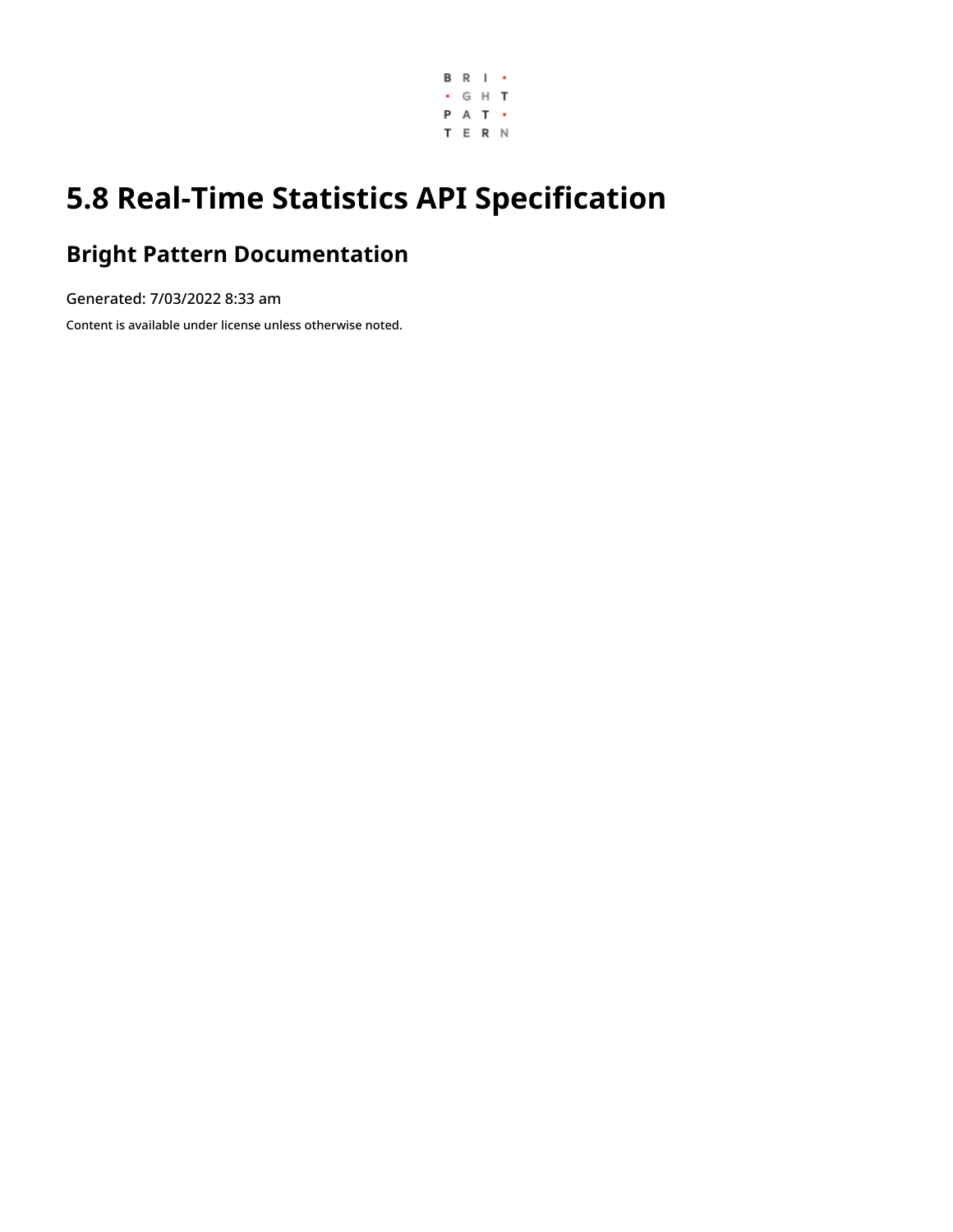#### **Table of Contents**

<span id="page-1-0"></span>

| <b>Table of Contents</b>                              |    |
|-------------------------------------------------------|----|
| <b>List of Real-Time Statistics</b>                   |    |
| Agents (in a team)                                    | З  |
| Calendar entries                                      | 4  |
| Calls (Inbound)                                       | 4  |
| Records (lists, outbound campaigns, inbound services) | 9  |
| Campaign state (Outbound)                             |    |
| <b>Dispositions</b>                                   |    |
| Calls (Outbound Dialer)                               |    |
| Email                                                 | 15 |
| Configuration and runtime attributes                  | 16 |
|                                                       |    |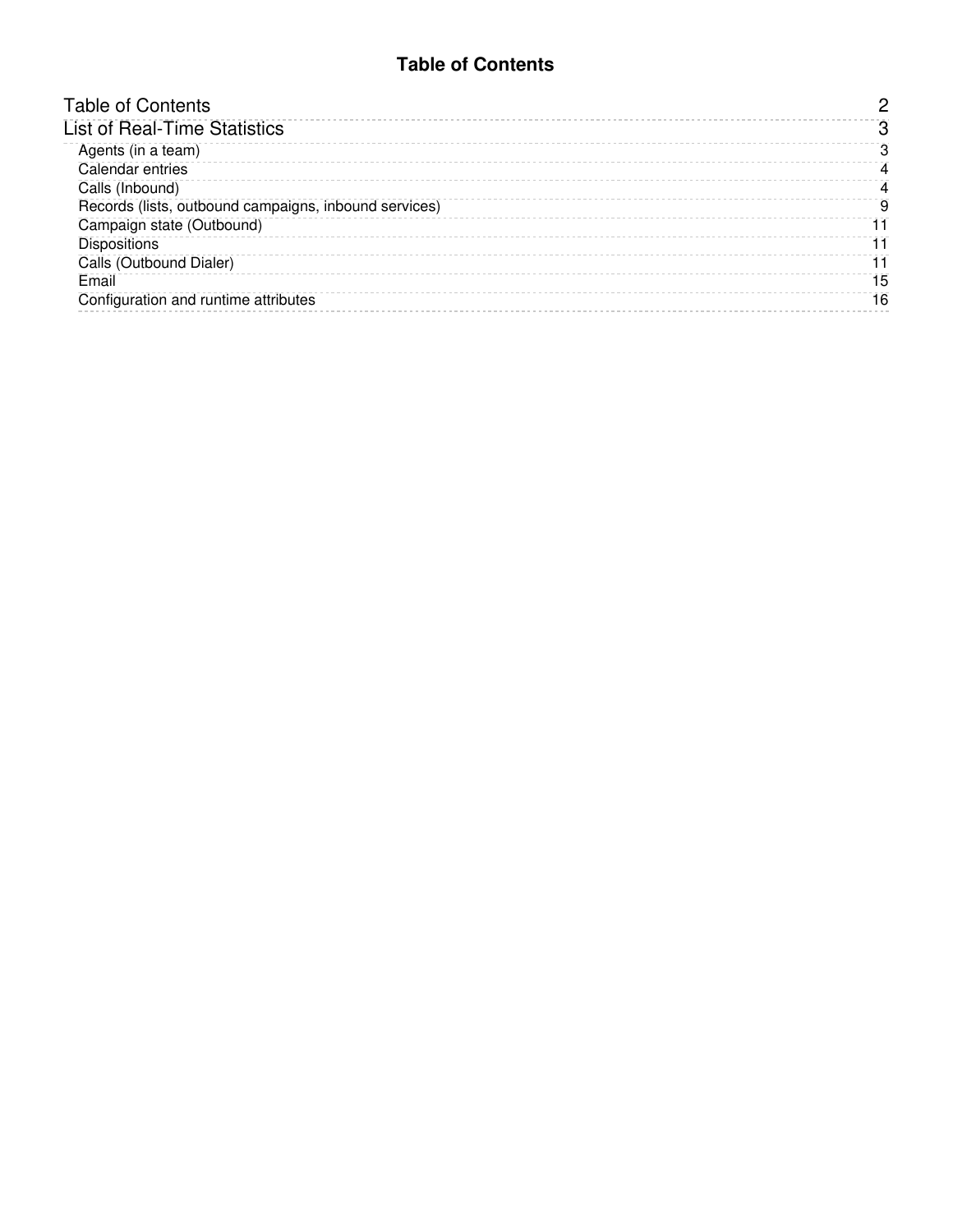## <span id="page-2-0"></span>**List of Real-Time Statistics**

The following is a grid view of all real-time statistics that may be used in the **Bright Pattern Contact Center [Real-Time](https://documenter.getpostman.com/view/6735878/T1DwbtSk?version=latest) Statistics API**. For a complete list view of these statistics including definitions, see All [Real-time](https://help.brightpattern.com/5.8:Reporting-reference-guide/AllMetrics#Wallboard_Metrics) Metrics in the *Reporting Reference Guide*.

#### <span id="page-2-1"></span>**Agents (in a team)**

| <b>Protocol Name</b>                            | Name                                             |                       |                    |                    | <b>Applicable to object type</b> |                          |                | <b>Campaign/Service type</b>       |                |                       |       |
|-------------------------------------------------|--------------------------------------------------|-----------------------|--------------------|--------------------|----------------------------------|--------------------------|----------------|------------------------------------|----------------|-----------------------|-------|
|                                                 |                                                  | <b>Item User Team</b> |                    | Service            | Calling<br>List                  | Calling<br>List<br>Quota | <b>Inbound</b> | Outb-<br><b>Preview Predictive</b> | Outb-          | Outb -<br>SMS<br>Auto | Email |
| agents_logged                                   | Logged-in agents                                 |                       | X                  | x                  |                                  |                          | x              | X                                  | $\pmb{\times}$ |                       | X     |
| agents_busy                                     | <b>Busy agents</b>                               |                       | X                  | x                  |                                  |                          | X              | X                                  | X              |                       | X     |
| agents_in_wrap_up                               | Agents in ACW state                              |                       | X                  | $\pmb{\mathsf{x}}$ |                                  |                          | x              | X                                  | $\pmb{\times}$ |                       | x     |
| counted by "capacity" object                    | Number of interactions on<br>agent               | x                     |                    |                    |                                  |                          | X              | X                                  | $\pmb{\times}$ |                       | X     |
| agents_busy_on_service                          | Agents busy with<br>interactions of this service |                       |                    | X                  |                                  |                          | x              | $\pmb{\mathsf{x}}$                 |                |                       | x     |
| agents_ready                                    | Ready agents                                     |                       | X                  | x                  |                                  |                          | X              | X                                  | X              |                       | X     |
| agents_not_ready                                | Not Ready agents                                 |                       | $\pmb{\mathsf{x}}$ | x                  |                                  |                          | X              | $\pmb{\mathsf{x}}$                 | $\pmb{\times}$ |                       | X     |
| agent_occupancy                                 | Occupancy in<br>campaign/service                 | x                     | x                  | X                  |                                  |                          | x              | X                                  | $\pmb{\times}$ |                       | x     |
| agent_average_idle_time                         | Average idle time                                | x                     | X                  | x                  |                                  |                          | X              | X                                  | X              |                       | X     |
| agent_idle_time                                 | Agent idle time                                  | x                     |                    |                    |                                  |                          | X              | $\pmb{\mathsf{x}}$                 | $\pmb{\times}$ |                       |       |
| agent_preview_duration                          | Time in Preview                                  | x                     |                    |                    |                                  |                          |                | X                                  |                |                       |       |
| agent_average_preview_time Average Preview time |                                                  | x                     |                    | X                  |                                  |                          |                | $\pmb{\mathsf{x}}$                 |                |                       |       |
| agent_success_ratio_per_day My Success Rate     |                                                  | X                     |                    |                    |                                  |                          | X              | X                                  | X              |                       |       |
| agent_total_break_time                          | My Break Time                                    | x                     |                    |                    |                                  |                          |                |                                    |                |                       |       |
| agent_total_busy_time                           | My Busy Time                                     | X                     |                    |                    |                                  |                          |                |                                    |                |                       |       |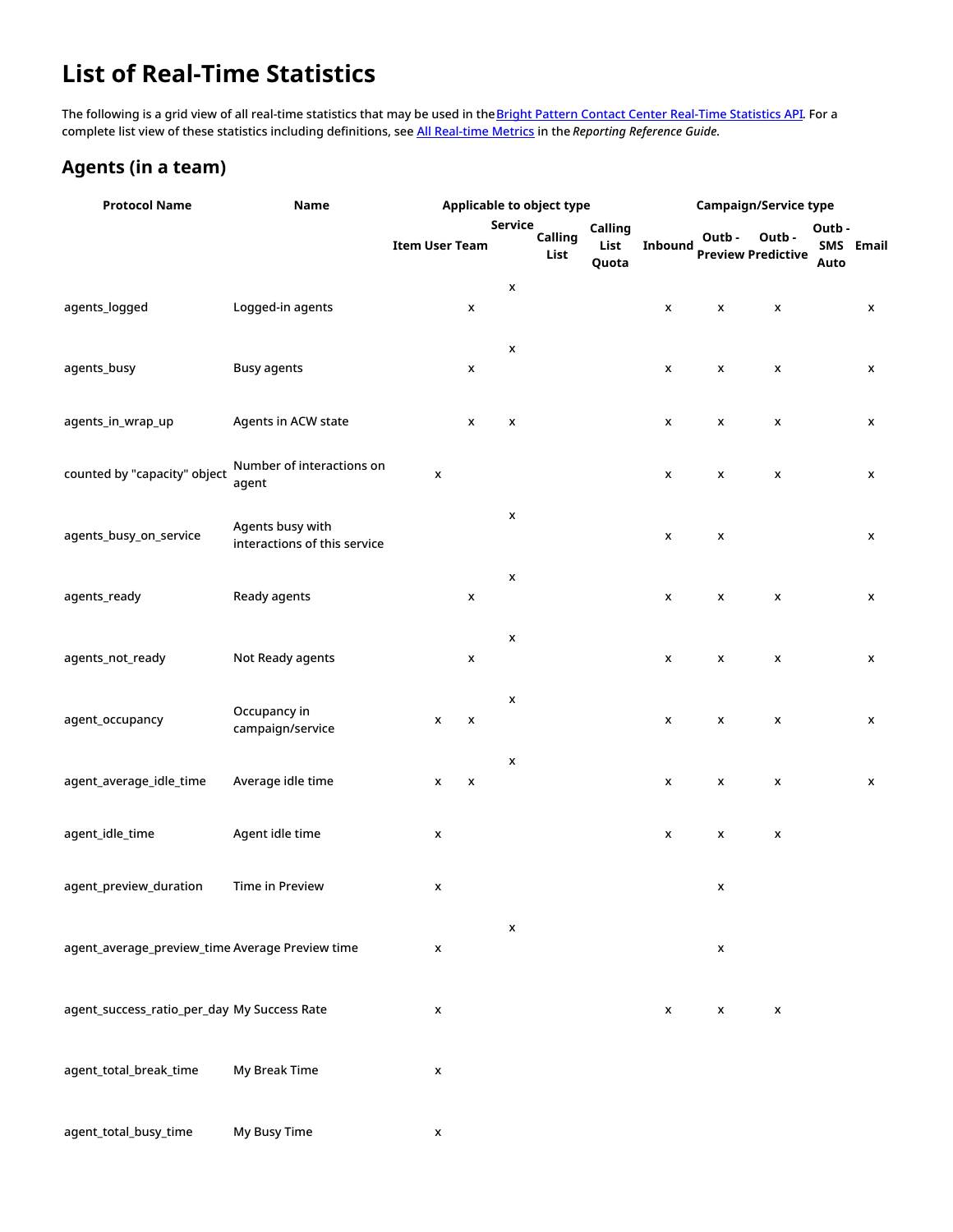| agent_total_acw_time                            | My ACW Time                          | X                  |                           |                           |              |                           |   |
|-------------------------------------------------|--------------------------------------|--------------------|---------------------------|---------------------------|--------------|---------------------------|---|
| agent_total_ready_time                          | My Ready Time                        | X                  |                           |                           |              |                           |   |
| agent_fcr                                       | <b>First Call Resolution</b>         | $\mathsf{x}$       | $\mathsf{x}$              | $\pmb{\chi}$              |              |                           |   |
| agent_nps                                       | Net Promoter Score                   | $\mathsf{x}$       | $\mathsf{x}$              | $\boldsymbol{\mathsf{x}}$ |              |                           |   |
| agent_csat                                      | <b>Customer Satisfaction</b>         | x                  | $\boldsymbol{\mathsf{x}}$ | X                         |              |                           |   |
| agent_cm1                                       | <b>Custom Survey Metric 1</b>        | $\mathsf{x}$       | $\mathsf{x}$              | $\pmb{\chi}$              |              |                           |   |
| agent_cm2                                       | <b>Custom Survey Metric 2</b>        | $\mathsf{x}$       | $\mathsf{x}$              | X                         |              |                           |   |
| top_dispositions_per_day                        | <b>Most Frequent</b><br>Dispositions | $\pmb{\mathsf{x}}$ |                           |                           |              |                           |   |
| team_success_ratio_per_day My Team Success Rate |                                      |                    | X                         |                           | $\mathsf{x}$ | $\boldsymbol{\mathsf{x}}$ | X |

#### <span id="page-3-0"></span>**Calendar entries**

| <b>Protocol Name</b>                      | Name                              | Applicable to object type |                |      |                                | Campaign/Service type |        |                                              |        |       |  |
|-------------------------------------------|-----------------------------------|---------------------------|----------------|------|--------------------------------|-----------------------|--------|----------------------------------------------|--------|-------|--|
|                                           |                                   | <b>Item User Team</b>     | <b>Service</b> | List | Calling Calling List,<br>Quota | <b>Inbound</b>        | Outb - | Outb -<br><b>Preview Predictive SMS Auto</b> | Outb - | Email |  |
| agent_calendar_pending Calendar reminders |                                   | $\mathsf{x}$              | $\mathsf{x}$   |      |                                |                       |        |                                              |        |       |  |
| agent_calendar_overdue                    | Calendar reminders in<br>the past | x                         | $\mathbf{x}$   |      |                                |                       |        |                                              |        |       |  |

### <span id="page-3-1"></span>**Calls (Inbound)**

| <b>Protocol Name</b>          | Name                                               | Applicable to object type |         |                 |                  | <b>Campaign/Service type</b> |        |                                         |              |       |
|-------------------------------|----------------------------------------------------|---------------------------|---------|-----------------|------------------|------------------------------|--------|-----------------------------------------|--------------|-------|
|                               |                                                    | <b>Item User Team</b>     | Service | Calling<br>List | Calling<br>Quota | List Inbound                 | Outb - | Outb -<br><b>Preview Predictive SMS</b> | Outb<br>Auto | Email |
| in calls received per day     | Inbound<br>interactions<br>received for<br>the day |                           | x       |                 |                  | x                            |        |                                         |              | x     |
| in_transfers_received_per_day | Inbound<br>transfers<br>received for<br>the day    | x                         | x       |                 |                  | x                            |        |                                         |              |       |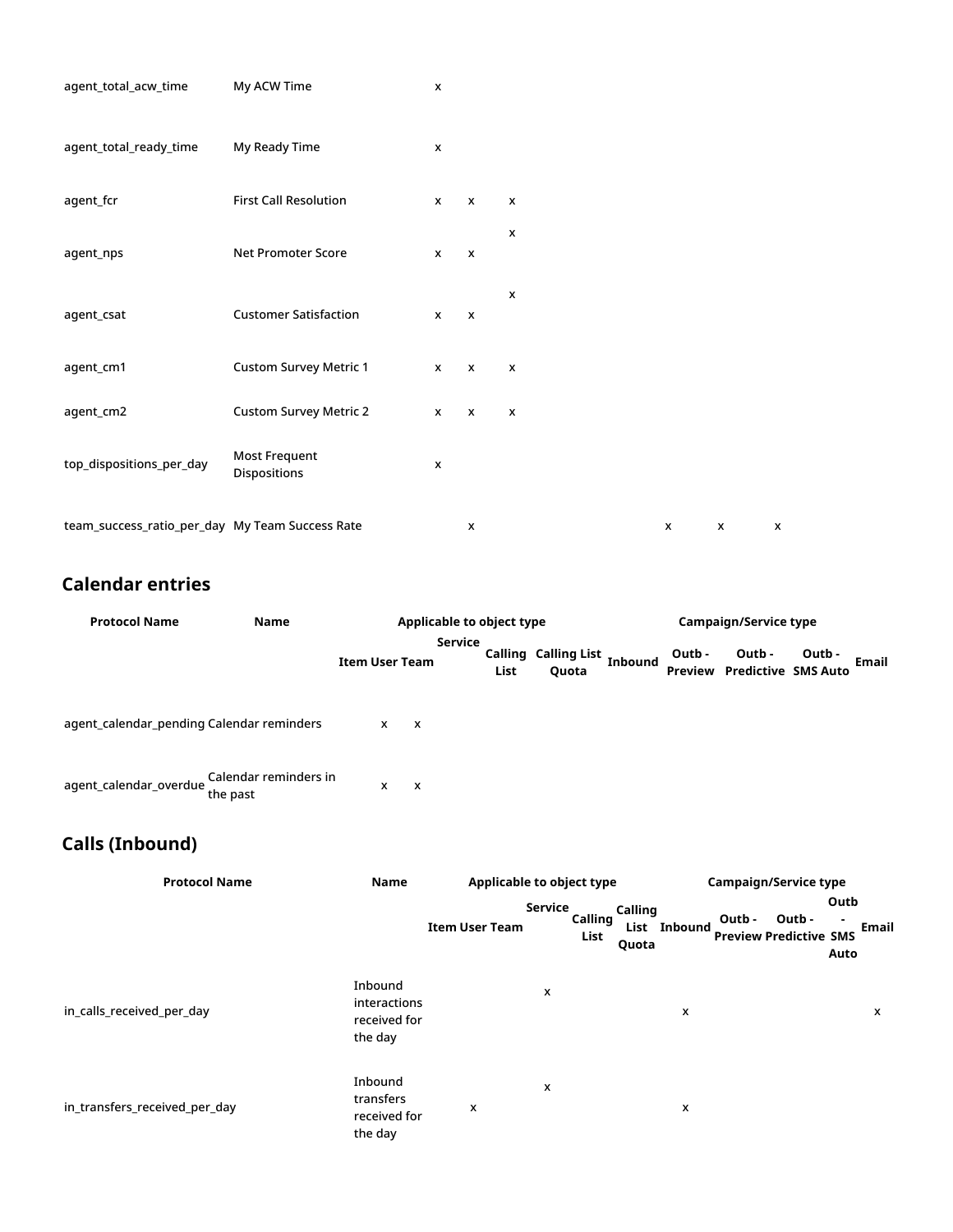| out_transfers_received_per_day     | Outbound<br>transfers<br>received for<br>the day                  | X | x                  | x |
|------------------------------------|-------------------------------------------------------------------|---|--------------------|---|
| in_calls_in_ivr                    | Inbound<br>calls<br>currently in<br><b>IVR</b>                    |   | X                  | x |
| in_calls_self_serviced_per_day     | Inbound<br>calls self<br>serviced for<br>the day                  |   | $\pmb{\mathsf{x}}$ | X |
| in_calls_abandoned_in_ivr_per_day  | Inbound<br>calls<br>abandoned<br>in IVR for<br>the day            |   | X                  | X |
| in_calls_abandoned_total_per_day   | Inbound<br>calls<br>abandoned<br>for the day                      |   | X                  | x |
| in_calls_abandoned_percent_per_day | Percentage<br>of inbound<br>calls<br>abandoned<br>for the day     |   | X                  | x |
| in_calls_dropped_in_ivr_per_day    | Inbound<br>calls<br>dropped by<br>system in<br>IVR for the<br>day |   | x                  | x |
| in_calls_queued_per_day            | Inbound<br>calls queued<br>for the day                            |   | X                  | x |
| in_calls_first_time_queued_per_day | Inbound<br>calls first<br>time<br>queued for<br>the day           |   |                    | x |
| in_calls_waiting                   | Inbound<br>interactions<br>currently in<br>queue                  |   | X                  | х |

x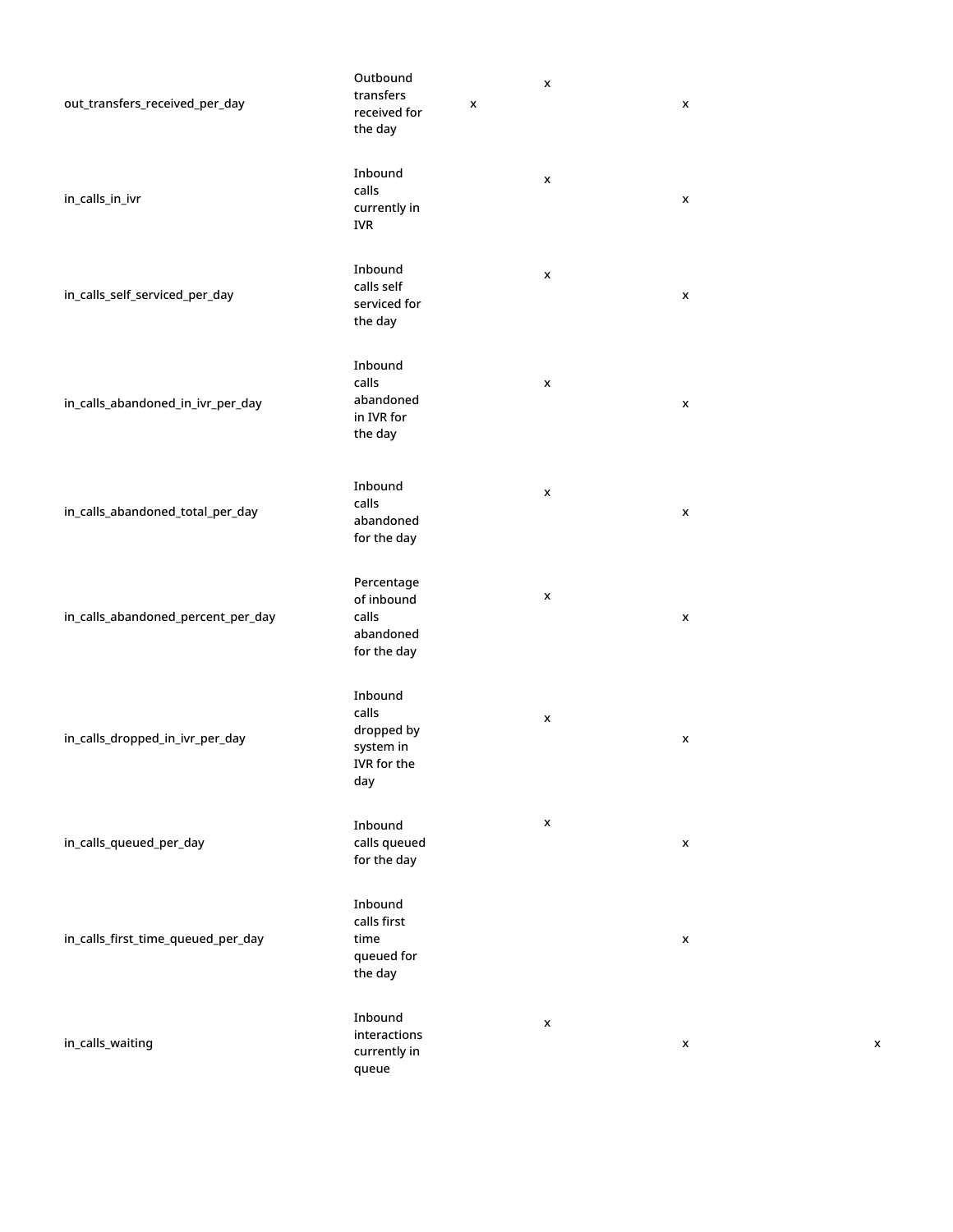| in_calls_in_progress (renamed from<br>in_calls_waiting_or_active, merged with<br>in_email_waiting_in_all_queues) | Inbound<br>interactions<br>currently in<br>IVR, queue<br>or on<br>agents                    | $\pmb{\mathsf{x}}$ | X                  | X |
|------------------------------------------------------------------------------------------------------------------|---------------------------------------------------------------------------------------------|--------------------|--------------------|---|
| in_calls_abandoned_in_queue_per_day                                                                              | Inbound<br>calls<br>abandoned<br>in queue for<br>the day                                    | X                  | $\pmb{\mathsf{x}}$ |   |
| in_calls_abandoned_in_queue_ratio_per_day                                                                        | Percentage<br>of inbound<br>calls<br>abandoned<br>in queue for<br>the day                   | $\pmb{\mathsf{x}}$ | $\pmb{\mathsf{x}}$ |   |
| in_calls_short_abandoned_in_queue_per_day                                                                        | Inbound<br>calls short<br>abandoned<br>in queue for<br>the day                              | $\pmb{\mathsf{x}}$ | $\pmb{\mathsf{x}}$ |   |
| in_calls_short_abandoned_in_queue_ratio_per_day                                                                  | Percentage<br>of inbound<br>calls short<br>abandoned<br>in queue for<br>the day             | $\pmb{\mathsf{x}}$ | $\pmb{\mathsf{x}}$ |   |
| in_calls_dropped_in_queue_per_day                                                                                | Inbound<br>calls<br>dropped by<br>system in<br>queue for<br>the day                         | $\pmb{\mathsf{x}}$ | x                  |   |
| service_level                                                                                                    | Percentage<br>of inbound<br>interactions<br>answered in<br>Service<br>Level                 | $\pmb{\mathsf{x}}$ | $\pmb{\mathsf{x}}$ | X |
| service_level_per_day                                                                                            | Percentage<br>of inbound<br>interactions<br>answered in<br>Service<br>Level over<br>the day | $\pmb{\mathsf{x}}$ | $\pmb{\mathsf{x}}$ |   |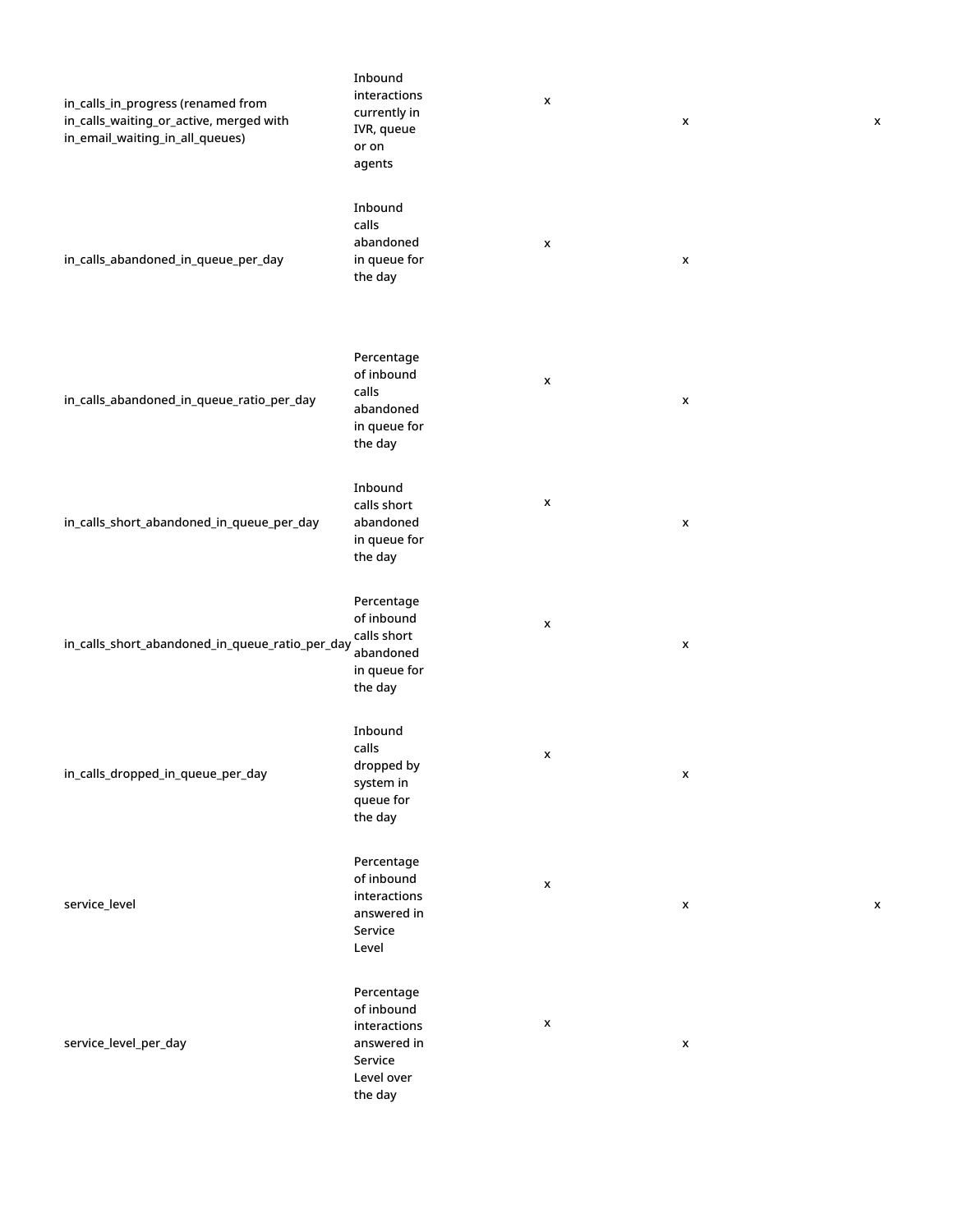| service_level_target                | Inbound<br>Service<br>Level target                                            |                                                 | $\pmb{\mathsf{x}}$ | $\pmb{\mathsf{x}}$ | X                  |
|-------------------------------------|-------------------------------------------------------------------------------|-------------------------------------------------|--------------------|--------------------|--------------------|
| service_level_threshold_time        | Inbound<br>Service<br>Level<br>threshold                                      |                                                 | $\pmb{\mathsf{x}}$ | $\pmb{\mathsf{x}}$ | X                  |
| in_max_wait_time                    | Max<br>inbound<br>wait time                                                   |                                                 | X                  | $\pmb{\mathsf{x}}$ |                    |
| in_ewt                              | Estimated<br>wait time                                                        |                                                 | $\pmb{\mathsf{x}}$ | $\pmb{\times}$     |                    |
| in_calls_routed_per_day             | Inbound<br>calls routed<br>to agents<br>for the day                           |                                                 | $\pmb{\mathsf{x}}$ | $\pmb{\times}$     |                    |
| in_calls_ringing                    | Inbound<br>calls<br>currently<br>ringing                                      |                                                 | $\pmb{\mathsf{x}}$ | $\pmb{\mathsf{x}}$ |                    |
| in_calls_handled_per_day            | Inbound<br>interactions<br>handled by<br>agents for<br>the day                | $\boldsymbol{\mathsf{x}}$<br>$\pmb{\mathsf{x}}$ | X                  | $\pmb{\mathsf{x}}$ | $\pmb{\mathsf{x}}$ |
| in_calls_handled_percent_per_day    | Percentage<br>of inbound<br>calls<br>handled for<br>the day                   |                                                 | X                  | $\pmb{\mathsf{x}}$ |                    |
| in_calls_first_time_handled_per_day | Unique<br>Inbound<br>calls<br>handled by<br>agents for<br>the day             | $\pmb{\mathsf{x}}$                              | $\pmb{\mathsf{x}}$ | $\pmb{\mathsf{x}}$ |                    |
| in_calls_put_on_hold_per_day        | Inbound<br>interactions<br>being put<br>on hold by<br>agent(s) for<br>the day | $\pmb{\mathsf{x}}$                              |                    | $\pmb{\mathsf{x}}$ |                    |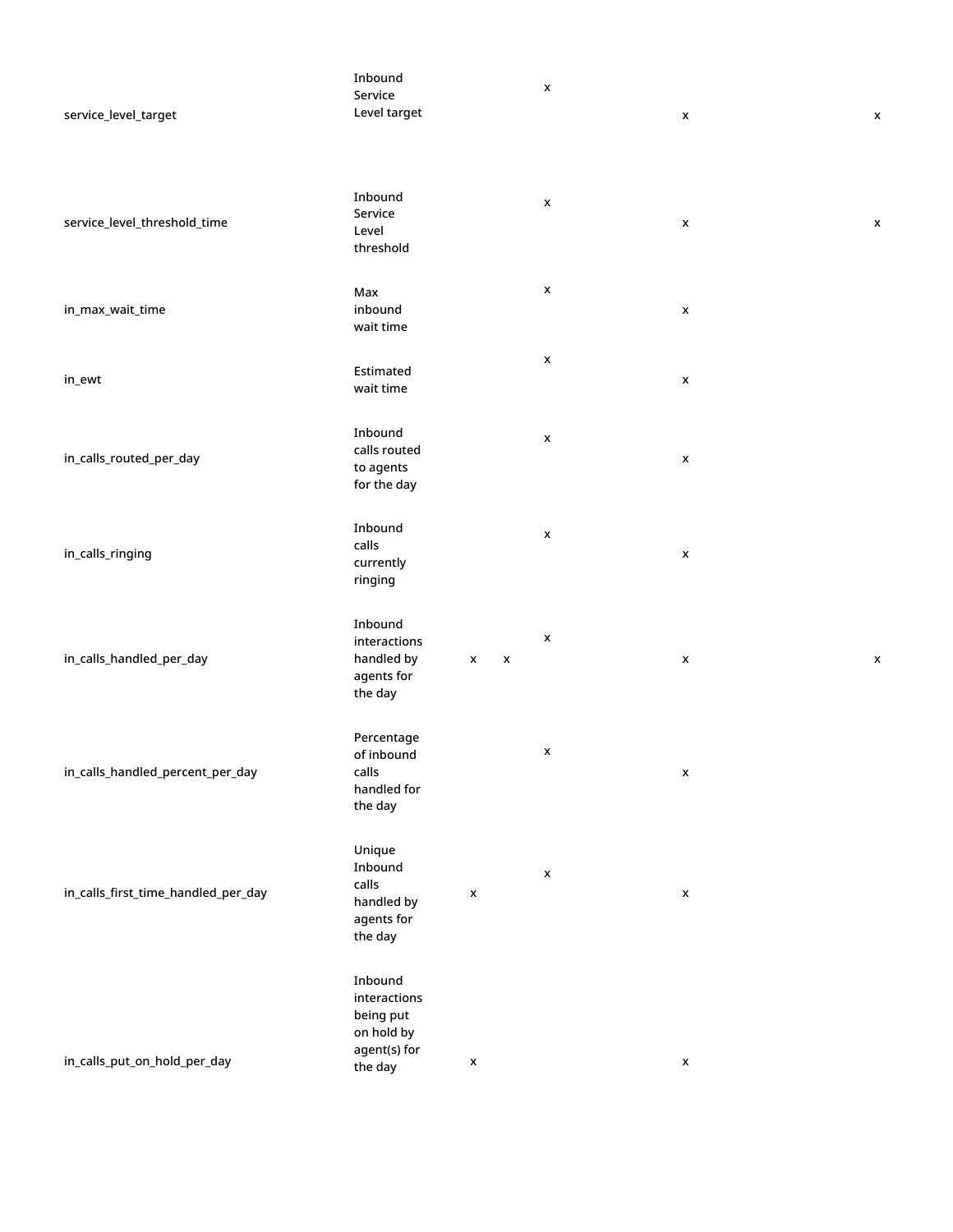| in_calls_first_time_put_on_hold_per_day                      | Unique<br>inbound<br>interactions<br>being put<br>on hold by<br>agent(s) for<br>the day | X                  |                    | X                  |  |
|--------------------------------------------------------------|-----------------------------------------------------------------------------------------|--------------------|--------------------|--------------------|--|
| in_calls_rejected_per_day                                    | Inbound<br>calls<br>rejected or<br>unanswered<br>by agents<br>for the day               | X                  | x                  | X                  |  |
| in_calls_abandoned_ringing_per_day                           | Inbound<br>calls<br>abandoned<br>while<br>ringing for<br>the day                        |                    | x                  | X                  |  |
| in_calls_dropped_ringing_per_day                             | Inbound<br>calls<br>dropped by<br>system<br>while<br>ringing for<br>the day             |                    | X                  | $\pmb{\times}$     |  |
| in_calls_active_on_agents (renamed from<br>in_calls_talking) | Inbound<br>interactions<br>currently<br>handled by<br>agents                            | X                  | x                  | X                  |  |
| in_calls_disconnected_talking_per_day                        | Inbound<br>calls<br>released by<br>callers for<br>the day                               |                    | x                  | $\pmb{\mathsf{x}}$ |  |
| in_calls_dropped_talking_per_day                             | Inbound<br>calls<br>released by<br>agents for<br>the day                                | x                  | x                  | $\pmb{\mathsf{x}}$ |  |
| in_calls_duration_average_per_day                            | Inbound<br>calls<br>duration<br>average for<br>the day                                  | $\pmb{\mathsf{x}}$ | $\pmb{\mathsf{x}}$ | $\pmb{\mathsf{x}}$ |  |

x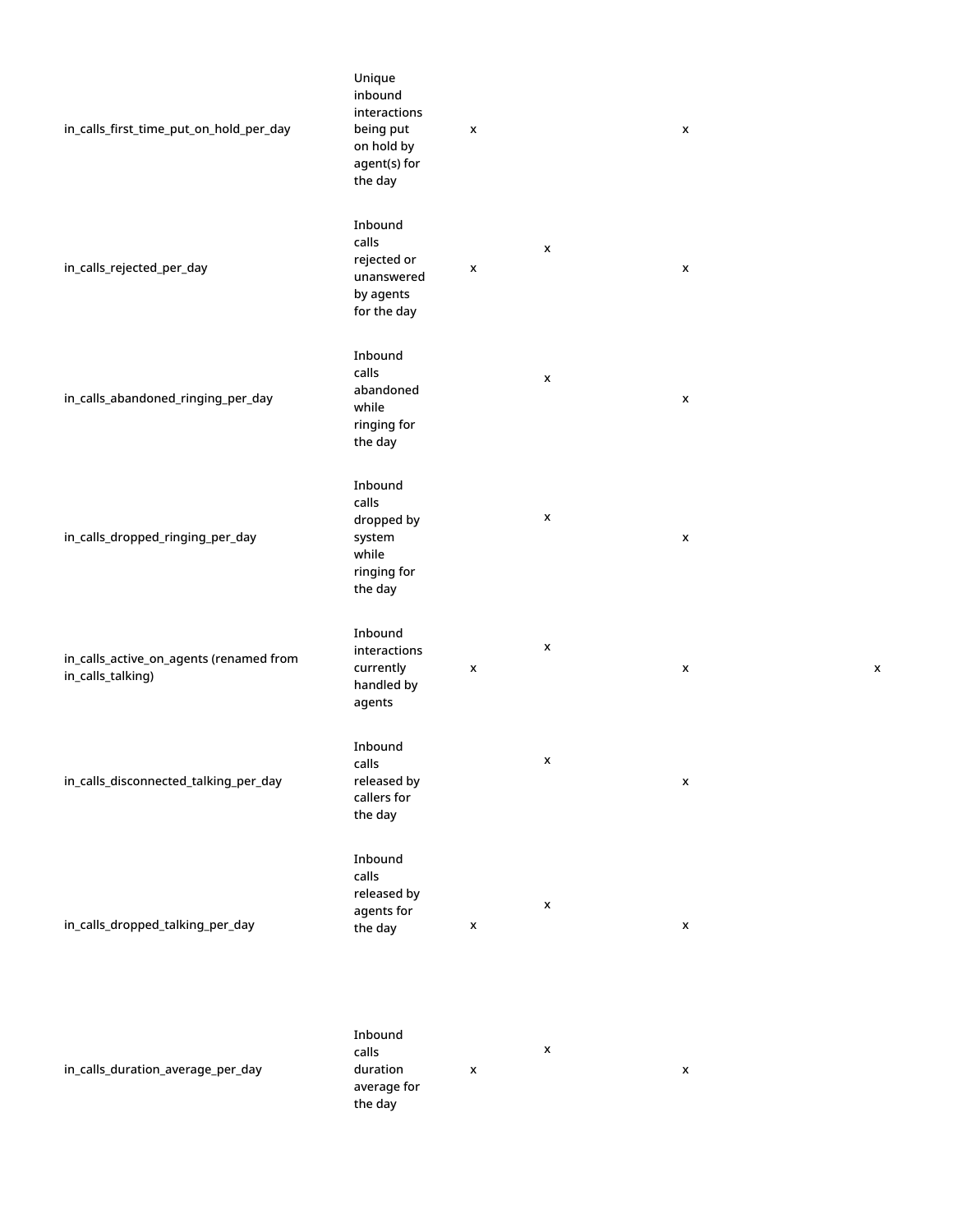| in_calls_duration_total_per_day     | Inbound<br>calls<br>duration<br>total for the<br>day                                       | $\pmb{\mathsf{x}}$ |                    | $\pmb{\mathsf{x}}$ | $\pmb{\mathsf{x}}$ |                    |                    |                    |
|-------------------------------------|--------------------------------------------------------------------------------------------|--------------------|--------------------|--------------------|--------------------|--------------------|--------------------|--------------------|
| in_calls_transferred_per_day        | Inbound<br>interactions<br>transferred<br>by agents<br>for the day                         | $\pmb{\mathsf{x}}$ |                    | $\pmb{\mathsf{x}}$ | $\pmb{\mathsf{x}}$ |                    |                    |                    |
| in_average_speed_of_answer          | For calls,<br>average<br>speed of<br>answer. For<br>emails,<br>average<br>time to<br>reply |                    |                    | $\pmb{\mathsf{x}}$ | $\pmb{\mathsf{x}}$ |                    |                    | $\pmb{\mathsf{x}}$ |
| calls_average_handling_time_per_day | Average<br>Handle time                                                                     | x                  | $\pmb{\mathsf{x}}$ | $\pmb{\mathsf{x}}$ | X                  | $\pmb{\mathsf{x}}$ | $\pmb{\mathsf{x}}$ | $\pmb{\mathsf{x}}$ |
| calls_average_acw_time_per_day      | Average<br><b>ACW Time</b>                                                                 | x                  | $\pmb{\mathsf{x}}$ | $\pmb{\mathsf{x}}$ | X                  | $\pmb{\mathsf{x}}$ | $\pmb{\mathsf{x}}$ |                    |
| agent_call_handling_rate            | Call<br>handling<br>rate per<br>hour                                                       |                    | x                  |                    | $\pmb{\mathsf{x}}$ | $\pmb{\mathsf{x}}$ | $\pmb{\mathsf{x}}$ |                    |
| in_callbacks_requested_per_day      | Callbacks<br>requested<br>for the day                                                      |                    |                    | $\pmb{\mathsf{x}}$ | $\pmb{\mathsf{x}}$ |                    |                    |                    |
| in_callbacks_waiting                | Callbacks<br>currently<br>waiting in<br>queue                                              |                    |                    | $\pmb{\mathsf{x}}$ | X                  |                    |                    |                    |

## <span id="page-8-0"></span>**Records (lists, outbound campaigns, inbound services)**

| <b>Protocol Name</b> | Name                                          | Applicable to object type |         |                 |                          |         | <b>Campaign/Service type</b> |                                         |                             |  |
|----------------------|-----------------------------------------------|---------------------------|---------|-----------------|--------------------------|---------|------------------------------|-----------------------------------------|-----------------------------|--|
|                      |                                               | <b>Item User Team</b>     | Service | Calling<br>List | Calling<br>List<br>Quota | Inbound | Outb -                       | Outb -<br><b>Preview Predictive SMS</b> | Outb<br>۰.<br>Email<br>Auto |  |
| records_total        | Total number of<br>records in active<br>lists |                           | х       | X               | x                        |         | X                            | X                                       | X                           |  |
| records_completed    | Completed records<br>in active lists          |                           | X       | X               | x                        |         | X                            | X                                       | X                           |  |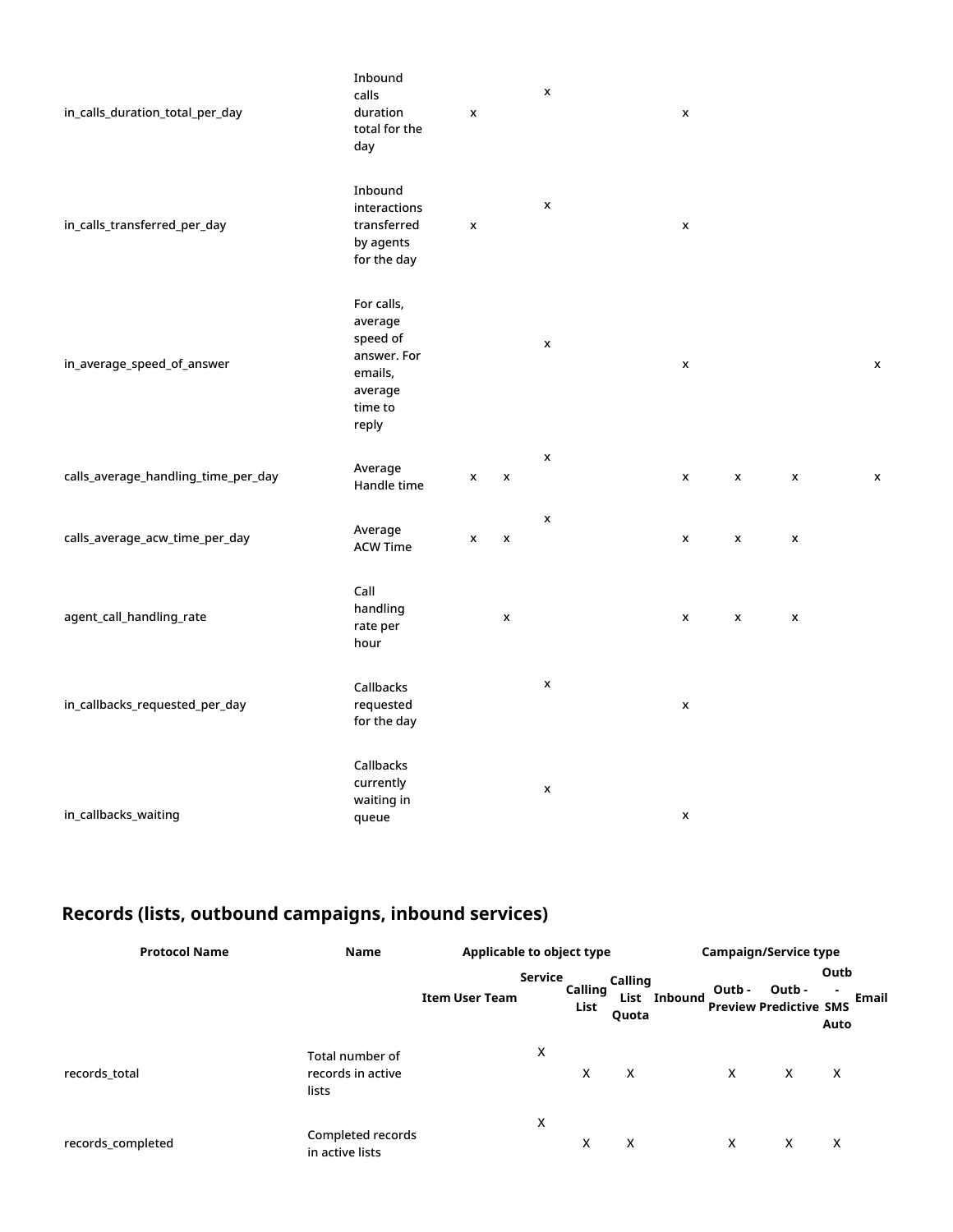| records_with_assigned_agents_completed with personal | Completed records<br>agent assignments                               | X                  | X                  | X                  |                    | X                  |             |                    |
|------------------------------------------------------|----------------------------------------------------------------------|--------------------|--------------------|--------------------|--------------------|--------------------|-------------|--------------------|
| records_remaining                                    | Remaining records<br>in active lists                                 |                    | $\mathsf X$        | $\pmb{\mathsf{X}}$ | $\pmb{\mathsf{X}}$ | X                  | X           | X                  |
| records_quota                                        | Quota of successes<br>for the calling list<br>quota group            |                    |                    |                    | X                  |                    |             |                    |
| records_successes                                    | Number of records<br>with a success<br>disposition                   |                    | $\pmb{\mathsf{X}}$ |                    | $\pmb{\mathsf{X}}$ |                    |             | $\pmb{\mathsf{X}}$ |
| records_out_of_quota                                 | Number of records<br>in quota groups<br>that reached quota<br>limits |                    | $\mathsf X$        |                    |                    |                    |             |                    |
| records_with_assigned_agents_remaining               | Remaining<br>rercords with<br>personal agent<br>assignments          | X                  | $\mathsf X$        | X                  |                    | X                  |             |                    |
| records_in_dnc                                       | Number of records<br>excluded by DNC<br>lists from Active<br>Lists   |                    | $\mathsf X$        | X                  |                    | X                  | $\mathsf X$ |                    |
| records_attempted_per_day                            | Records attempted<br>for the day                                     |                    | X                  | X                  |                    | X                  | X           | X                  |
| records_attempted_ratio_per_day                      | Percentage of<br>records attempted<br>for the day                    |                    | X                  | $\pmb{\mathsf{X}}$ |                    | X                  | X           | X                  |
| records_accepted_per_day                             | Records previewed<br>for the day                                     | $\pmb{\mathsf{X}}$ | $\pmb{\times}$     |                    |                    | $\pmb{\mathsf{X}}$ |             |                    |
| records_skipped_per_day                              | Records skipped<br>for the day                                       | $\pmb{\mathsf{X}}$ | $\pmb{\mathsf{X}}$ |                    |                    | $\pmb{\mathsf{X}}$ |             |                    |
| records_skipped_ratio_per_day                        | Percentage of<br>records skipped for<br>the day                      | $\pmb{\mathsf{X}}$ | $\pmb{\times}$     |                    |                    | $\pmb{\mathsf{X}}$ |             |                    |
| records_completed_per_day                            | Records completed<br>for the day                                     |                    | $\pmb{\times}$     | $\pmb{\mathsf{X}}$ |                    | X                  | X           | X                  |
| records_completed_ratio_per_day                      | Percentage of<br>records completed<br>for the day                    |                    | X                  | $\pmb{\mathsf{X}}$ |                    | X                  | X           | X                  |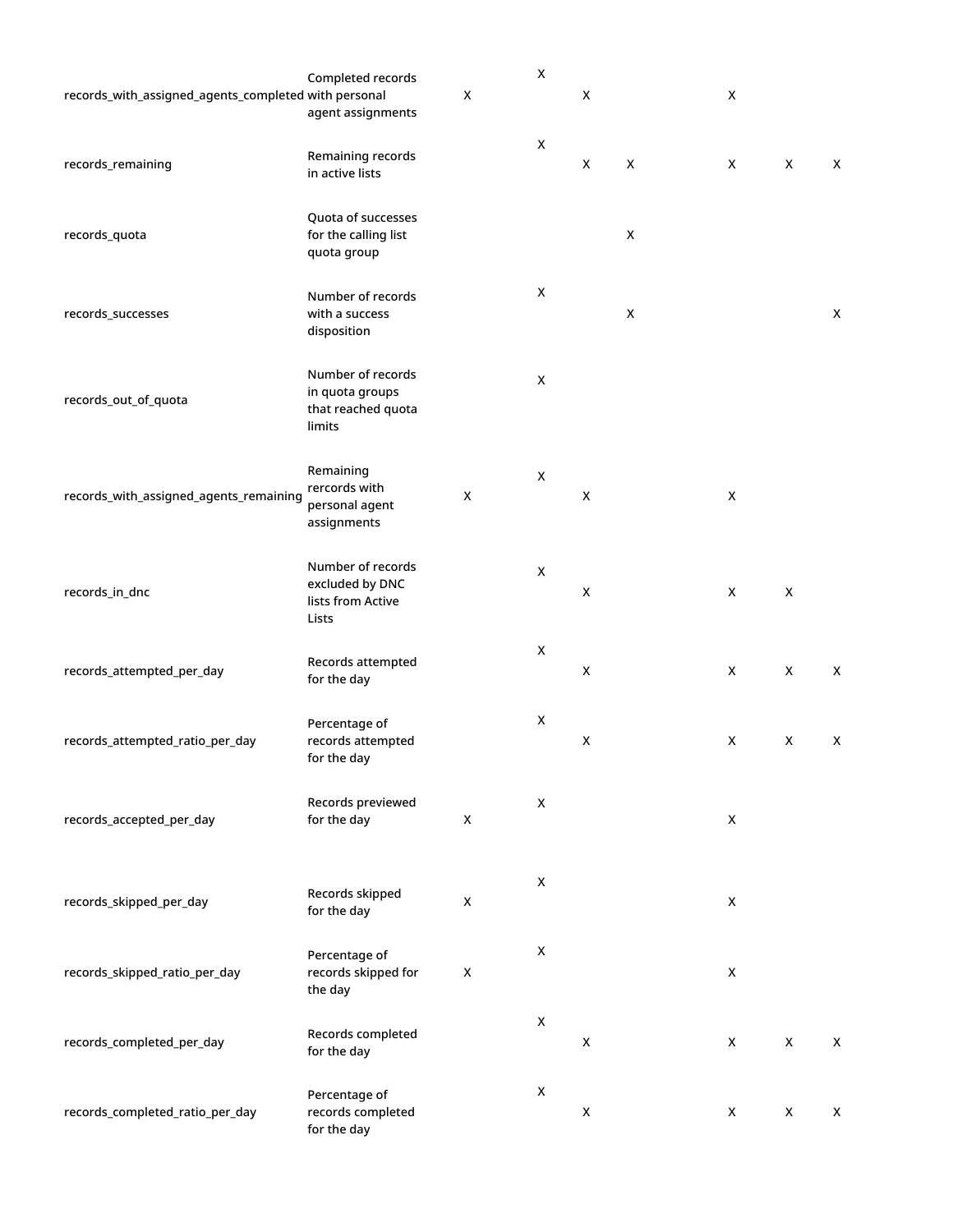| records_completed_ratio | Percentage of<br>records completed<br>in active lists | X | X | X | X | X |
|-------------------------|-------------------------------------------------------|---|---|---|---|---|
| records_progress        | Records state chart                                   | X | X | X | X | X |
| records_dialable        | <b>Records Dialable</b><br><b>Right Now</b>           | х | X | X | X | X |
| records_expired         | Records Expired                                       | X | х | X | X |   |

### <span id="page-10-0"></span>**Campaign state (Outbound)**

| <b>Protocol Name</b>           | <b>Name</b>                                                         | Applicable to object type        |                 |                                 | <b>Campaign/Service type</b> |        |                                         |              |       |
|--------------------------------|---------------------------------------------------------------------|----------------------------------|-----------------|---------------------------------|------------------------------|--------|-----------------------------------------|--------------|-------|
|                                |                                                                     | Service<br><b>Item User Team</b> | Calling<br>List | <b>Calling</b><br>List<br>Quota | <b>Inbound</b>               | Outb - | Outb -<br><b>Preview Predictive SMS</b> | Outb<br>Auto | Email |
| out campaign mode              | Campaign mode                                                       |                                  |                 |                                 |                              | Χ      | X                                       | Χ            |       |
| out_campaign_duration_forecast | Estimated campaign<br>duration                                      | х                                |                 |                                 |                              | X      | X                                       | $\times$     |       |
| out average success rate       | Average Success Rate -<br>percentage of successful<br>call attempts |                                  |                 |                                 |                              |        | X                                       | X            |       |

### <span id="page-10-1"></span>**Dispositions**

| <b>Protocol Name</b>             | Name | Applicable to object type |                |                 |                              | <b>Campaign/Service type</b> |                          |                             |                             |  |  |  |
|----------------------------------|------|---------------------------|----------------|-----------------|------------------------------|------------------------------|--------------------------|-----------------------------|-----------------------------|--|--|--|
|                                  |      | <b>Item User Team</b>     | <b>Service</b> | Calling<br>List | <b>Calling List</b><br>Quota | <b>Inbound</b>               | Outb -<br><b>Preview</b> | Outb -<br><b>Predictive</b> | Outb - SMS<br>Email<br>Auto |  |  |  |
| calls dispositions per day       |      | х                         | х              |                 |                              | X                            | X                        | X                           |                             |  |  |  |
| calls_dispositions_ratio_per_day |      |                           | x              |                 |                              | x                            | X                        | x                           |                             |  |  |  |

### <span id="page-10-2"></span>**Calls (Outbound Dialer)**

| <b>Protocol Name</b><br><b>Name</b> | Applicable to object type                                  | Campaign/Service type                                                                                                    |  |  |  |  |
|-------------------------------------|------------------------------------------------------------|--------------------------------------------------------------------------------------------------------------------------|--|--|--|--|
|                                     | <b>Service</b><br>Calling<br><b>Item User Team</b><br>List | Outb<br>Calling<br>Outb -<br>Outb -<br>Email<br><b>Inbound</b><br>List<br><b>Preview Predictive SMS</b><br>Ouota<br>Auto |  |  |  |  |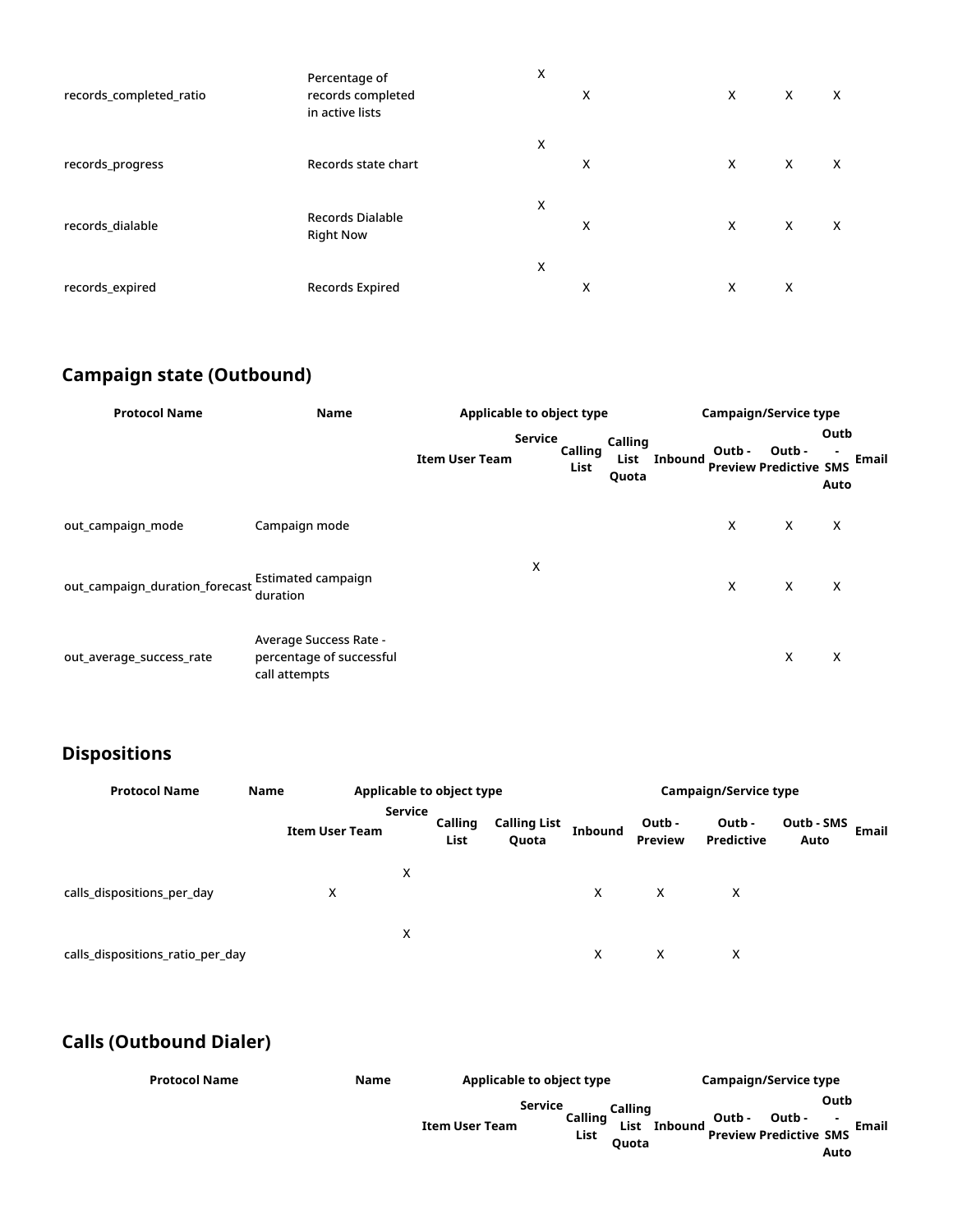| out_calls_current_call_rate              | Outbound<br>current calling<br>rate                                     | $\pmb{\mathsf{X}}$ |   | X | X                  |   |
|------------------------------------------|-------------------------------------------------------------------------|--------------------|---|---|--------------------|---|
| out_calls_placed_per_day                 | Outbound call<br>attempts for<br>the day                                | X                  | X | X | $\pmb{\mathsf{X}}$ | X |
| out_calls_in_progress                    | Outbound call<br>attempts<br>currently in<br>progress                   | X                  | X | X | X                  |   |
| out_calls_failed_per_day                 | Outbound calls<br>attemtps failed<br>fo the day                         | x                  | X | X | x                  |   |
| out_calls_answered_per_day               | Outbound<br>successful calls<br>attempts for<br>the day                 | x                  | x | X | $\pmb{\mathsf{X}}$ |   |
| out_calls_answered_ratio_per_day         | Percentage of<br>outbound<br>successful call<br>attempts for<br>the day | X                  | x | X | X                  |   |
| out_calls_in_ivr                         | Outbound calls<br>currently in IVR                                      | x                  |   |   | x                  |   |
| out_calls_self_serviced_per_day          | Outbound calls<br>self serviced for<br>the day                          | x                  |   |   | x                  |   |
| out_calls_abandoned_in_ivr_per_day       | Outbound calls<br>abandoned in<br>IVR for the day                       | X                  |   |   | $\mathsf X$        |   |
| out_calls_abandoned_in_ivr_ratio_per_day | Percentage of<br>outbound calls<br>abandoned in<br>IVR for the day      | X                  |   |   | $\pmb{\mathsf{X}}$ |   |
| out_calls_dropped_in_ivr_per_day         | Outbound calls<br>dropped in IVR<br>for the day                         | X                  |   |   | $\pmb{\mathsf{X}}$ |   |
| out_calls_queued_per_day                 | Outbound calls<br>queued for the<br>day                                 | x                  |   |   | $\pmb{\mathsf{x}}$ |   |
| out_calls_waiting                        | Outbound calls<br>currently in<br>queue                                 | x                  |   |   | $\pmb{\mathsf{x}}$ |   |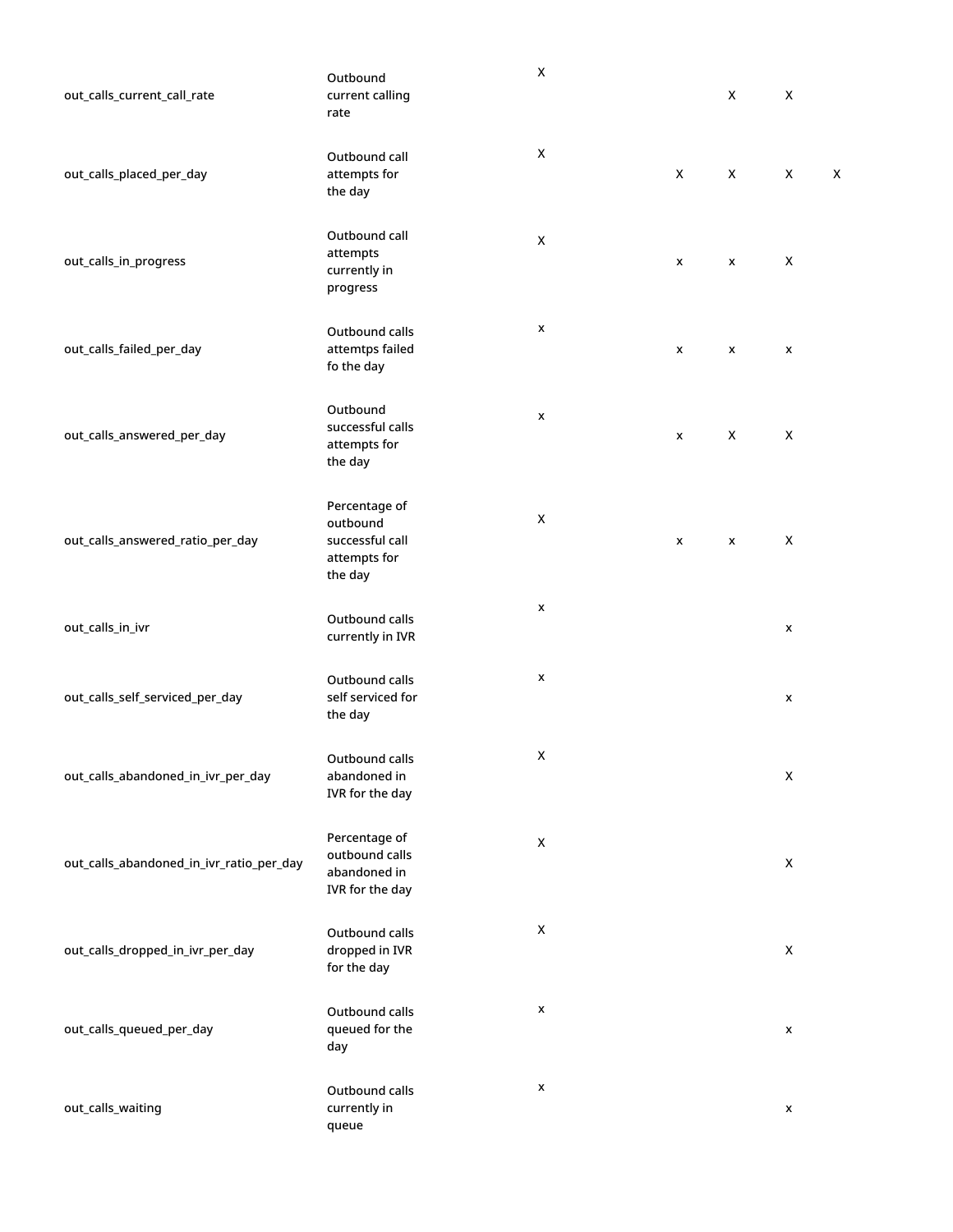| out_calls_abandoned_in_queue_per_day                    | Outbound calls<br>abandoned in<br>queue for the<br>day                                              | X                  | X                  |
|---------------------------------------------------------|-----------------------------------------------------------------------------------------------------|--------------------|--------------------|
| out_calls_abandoned_in_queue_ratio_per_day abandoned in | Percentage of<br>outbound calls<br>queue for the<br>day                                             | X                  | X                  |
| out_calls_dropped_in_queue_per_day                      | Outbound calls<br>dropped in<br>queue for the<br>day                                                | X                  | X                  |
| out_calls_unattended_per_day                            | Outbound<br>answered calls<br>that did not<br>connect to<br>agent in<br>compliance<br>time, per day | X                  | X                  |
| out_calls_unattended_ratio_per_day                      | Percentage of<br>calls that did<br>not connect to<br>agent in<br>compliance<br>time, per day        | X                  | x                  |
| out_calls_routed_per_day                                | Outbound calls<br>routed to<br>agents for the<br>day                                                | X                  | X                  |
| out_calls_ringing                                       | Outbound calls<br>delivered to<br>agents and<br>currently<br>ringing                                | x                  | X                  |
| out_calls_abandoned_ringing_per_day                     | Outbound calls<br>abandoned<br>while ringing<br>for the day                                         | $\mathsf X$        | $\pmb{\mathsf{X}}$ |
| out_calls_dropped_ringing_per_day                       | Outbound calls<br>dropped while<br>ringing for the<br>day                                           | $\pmb{\mathsf{X}}$ | X                  |
| out_calls_duration_average_per_day                      | Outbound calls<br>duration<br>x<br>average for the<br>day                                           | X<br>X             | x                  |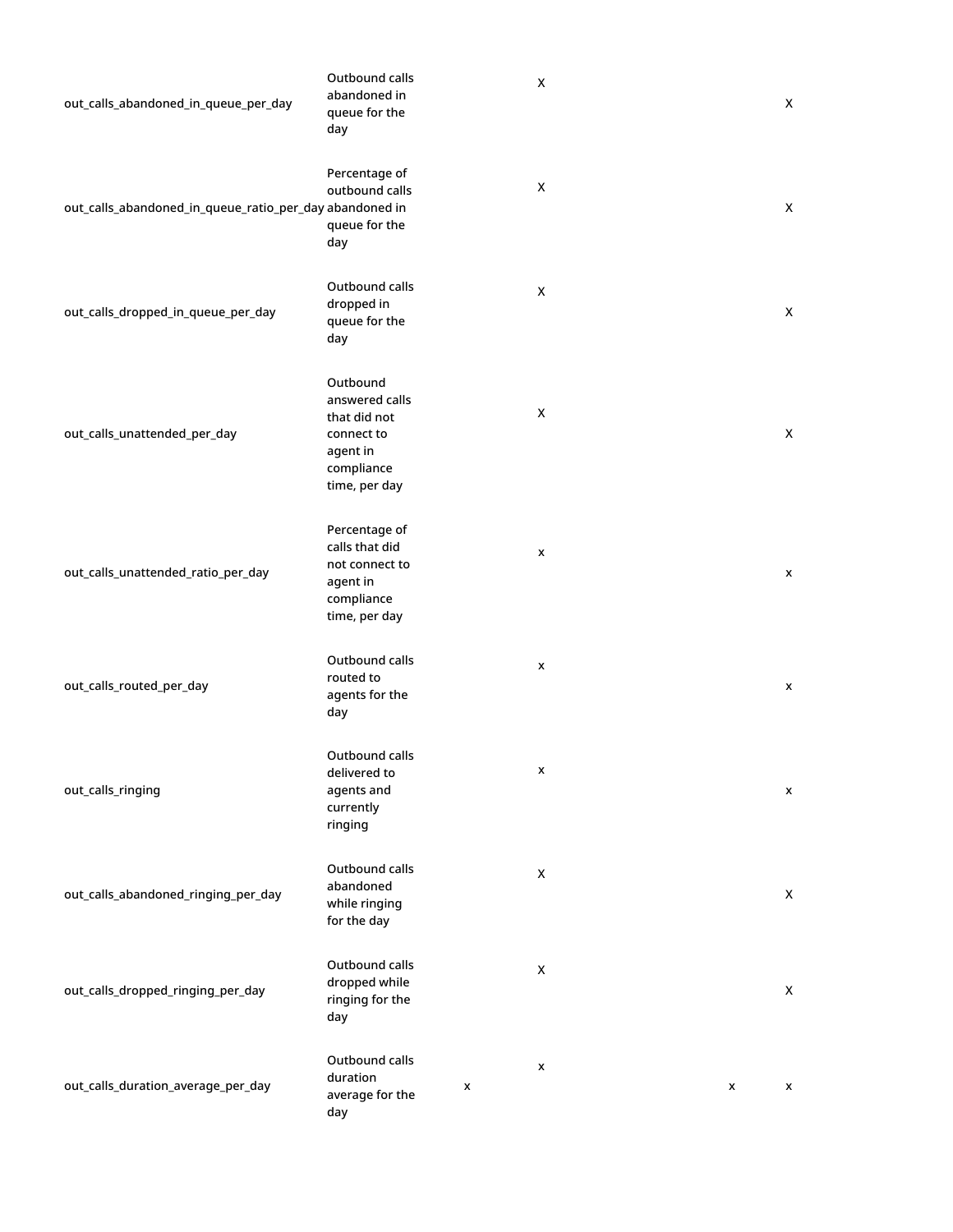| out_calls_duration_total_per_day                                        | Outbound calls<br>duration total<br>for the day                                                                                                   | x |   | X                  |                    | x | X                  |   |
|-------------------------------------------------------------------------|---------------------------------------------------------------------------------------------------------------------------------------------------|---|---|--------------------|--------------------|---|--------------------|---|
| out_calls_rejected_per_day                                              | Outbound calls<br>rejected or<br>unanswered by<br>agents for the<br>day                                                                           | X | X | X                  |                    |   | X                  |   |
| out_calls_handled_per_day                                               | Outbound<br>interactions<br>handled by<br>agents for the<br>day. For email -<br>number of<br>unsolicited<br>emails and<br>follow-up<br>responses. | x | X | X                  |                    |   | X                  | X |
| out_calls_active_on_agents (renamed from<br>out_calls_talking)          | Outbound<br>interactions<br>currently<br>handled by<br>agents                                                                                     |   |   | X                  |                    | X | X                  | X |
| out_calls_disconnected_talking_per_day                                  | Outbound calls<br>released by<br>remote party<br>for the day                                                                                      |   |   | X                  |                    | X | $\pmb{\mathsf{x}}$ |   |
| out_calls_dropped_talking_per_day                                       | Outbound calls<br>released by<br>agent for the<br>day                                                                                             |   |   | X                  |                    | x | X                  |   |
| out_calls_transferred_per_day                                           | Outbound calls<br>transferred by<br>agents for the<br>day                                                                                         |   |   | X                  |                    | X | X                  | X |
| out_calls_in_progress (renamed from<br>out_calls_in_progress_or_active) | Outbound<br>interactions in<br>any stage                                                                                                          |   |   | X                  |                    | X | X                  |   |
| out_calls_abandoned_per_day                                             | Outbound calls<br>abandoned at<br>any stage for<br>the day                                                                                        |   |   | $\pmb{\mathsf{X}}$ | $\pmb{\mathsf{X}}$ |   | $\pmb{\mathsf{X}}$ |   |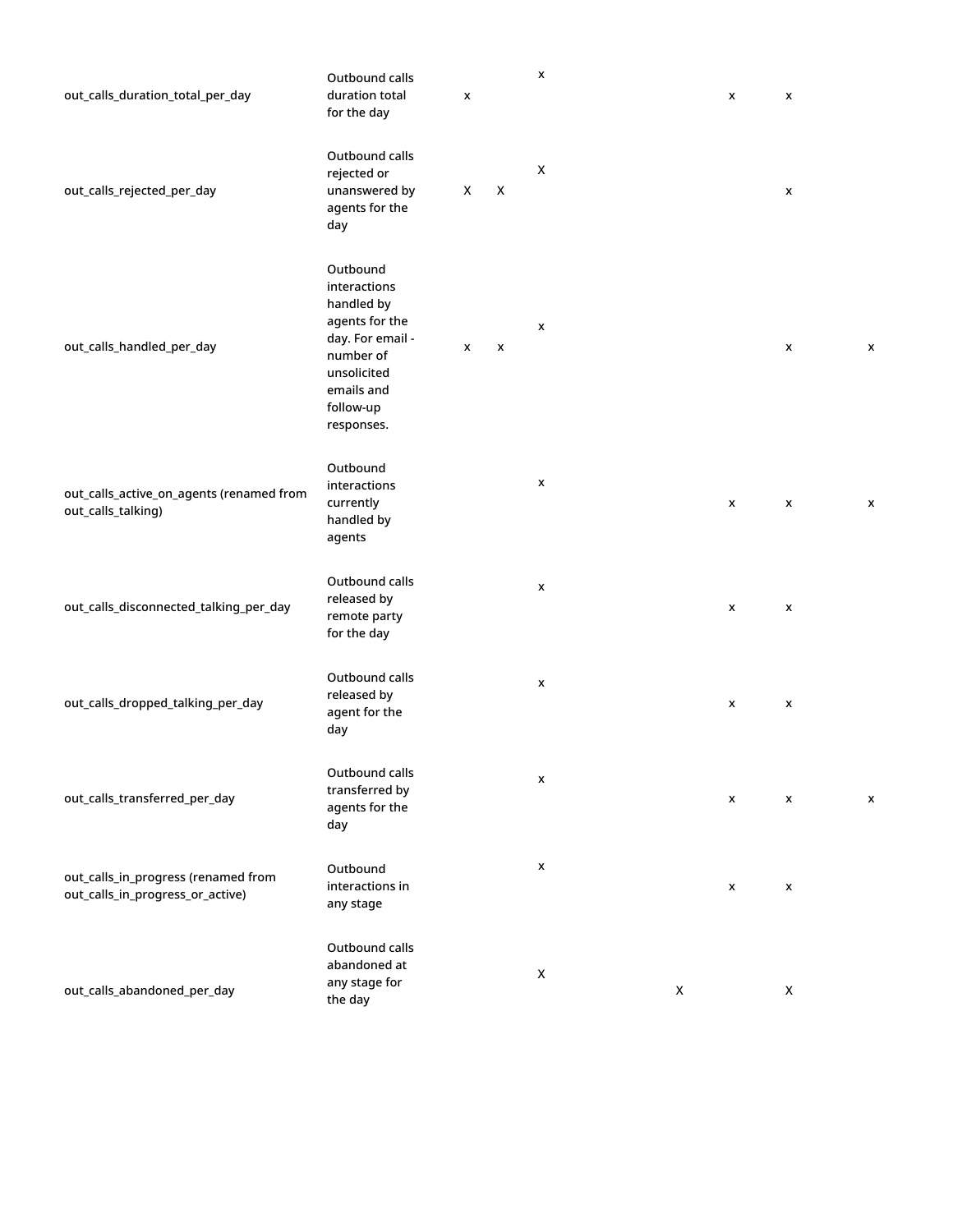| out_calls_abandoned_ratio_per_day | Percentage of<br>outbound calls<br>abandoned at<br>any stage for<br>the day | х |  | X |
|-----------------------------------|-----------------------------------------------------------------------------|---|--|---|
|-----------------------------------|-----------------------------------------------------------------------------|---|--|---|

#### <span id="page-14-0"></span>**Email**

| <b>Protocol Name</b>                                                                 | <b>Name</b>                                                                |                       | Applicable to object type  |                                  | <b>Campaign/Service type</b>                     |                              |  |  |
|--------------------------------------------------------------------------------------|----------------------------------------------------------------------------|-----------------------|----------------------------|----------------------------------|--------------------------------------------------|------------------------------|--|--|
|                                                                                      |                                                                            | <b>Item User Team</b> | Service<br>Calling<br>List | Calling<br>List Inbound<br>Quota | Outb -<br>Outb-<br><b>Preview Predictive SMS</b> | Outb<br><b>Email</b><br>Auto |  |  |
| in_emails_joined_existing_cases<br>(renamed from<br>in_emails_joined_existing_queue) | number of inbound<br>emails joined to<br>already existing case,<br>per day | x                     | $\pmb{\mathsf{x}}$         |                                  |                                                  | x                            |  |  |
| in_email_received_new_per_day                                                        | <b>Inbound interactions</b><br>received for the day<br>for new cases       | X                     | $\pmb{\mathsf{x}}$         |                                  |                                                  | x                            |  |  |
| in_email_carried_over                                                                | Inbound emails<br>carried over from<br>previous day                        | X                     | X                          |                                  |                                                  | X                            |  |  |
| in_email_carried_over_new                                                            | Inbound emails<br>carried over from<br>previous day for new<br>cases       | x                     | $\pmb{\mathsf{x}}$         |                                  |                                                  | X                            |  |  |
| in_email_offered_per_day                                                             | Inbound emails<br>offered to agent for<br>the day                          | x                     |                            |                                  |                                                  | x                            |  |  |
| in_email_rejected_per_day                                                            | Inbound emails<br>unanswered for the<br>day                                | x                     | $\pmb{\mathsf{x}}$         |                                  |                                                  | x                            |  |  |
| in_email_pulled_per_day                                                              | Inbound emails pulled<br>by agent for the day                              | x                     |                            |                                  |                                                  | x                            |  |  |
| in_email_processed_replied_per_day                                                   | Inbound emails<br>replied for the day                                      | X                     | $\pmb{\mathsf{x}}$         |                                  |                                                  | X                            |  |  |
| in_email_processed_noreply_per_day                                                   | Inbound emails closed<br>without reply for the<br>day                      | x                     | X                          |                                  |                                                  | X                            |  |  |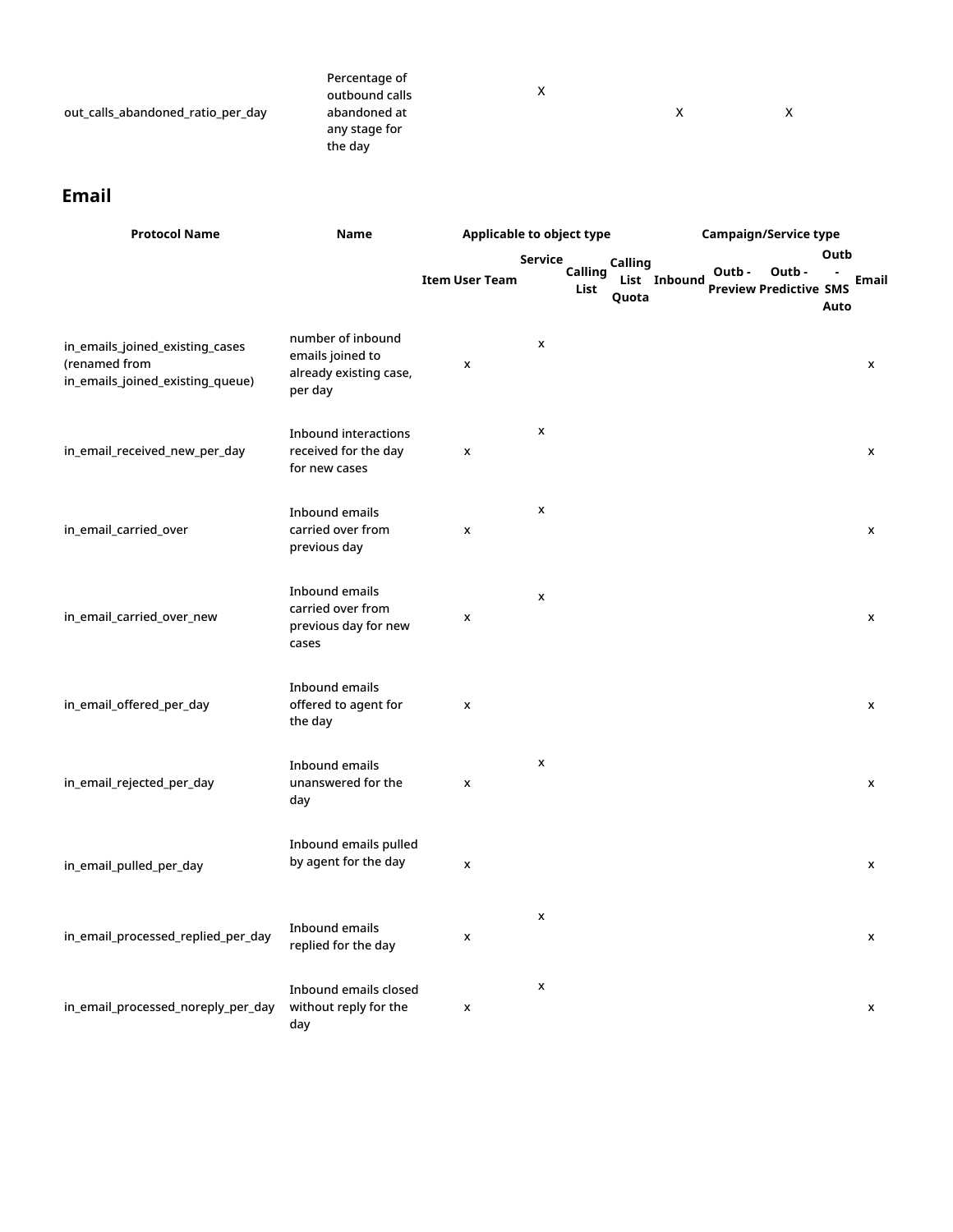| in_email_handled_new_per_day         | Number of new<br>emails processed by<br>agents, including<br>replied, closed<br>without reply,<br>transferred and<br>service changes | x | X                  | X            |
|--------------------------------------|--------------------------------------------------------------------------------------------------------------------------------------|---|--------------------|--------------|
| in_email_waiting_in_personal_queues  | Inbound emails<br>currently on agents,<br>saved in personal<br>queues                                                                | X | X                  | $\mathsf{x}$ |
| in_email_waiting_in_pq_breached_sla  | Inbound emails<br>currently on agents,<br>saved in personal<br>queues, waiting in<br>excess of SLA time                              | x | x                  | X            |
| out_email_waiting_in_personal_queues | Outbound emails<br>currently on agents,<br>saved in personal<br>queues                                                               | x |                    | X            |
| in_service_changed_per_day           | Number of<br>interactions<br>recategorized to a<br>different service by<br>agents                                                    | x | X                  | x            |
| in_service_change_received_per_day   | Number of<br>interactions re-<br>categorized from a<br>different service by<br>agents                                                |   | x                  | x            |
| in_email_spam                        | Number of<br>interactions re-<br>categorized as spam<br>by agents                                                                    |   | x                  | x            |
| in_email_trash                       | Number of<br>interactions re-<br>categorized as trash<br>by agents                                                                   |   | $\pmb{\mathsf{x}}$ | X            |

## <span id="page-15-0"></span>**Configuration and runtime attributes**

| <b>Protocol Name</b> | Name                  | Applicable to object type  |                              | Campaign/Service type |                          |                      |                    |              |  |
|----------------------|-----------------------|----------------------------|------------------------------|-----------------------|--------------------------|----------------------|--------------------|--------------|--|
|                      | <b>Item User Team</b> | Service<br>Calling<br>List | Calling List<br><b>Ouota</b> | <b>Inbound</b>        | Outb -<br><b>Preview</b> | Outb -<br>Predictive | Outb - SMS<br>Auto | <b>Email</b> |  |

item\_id X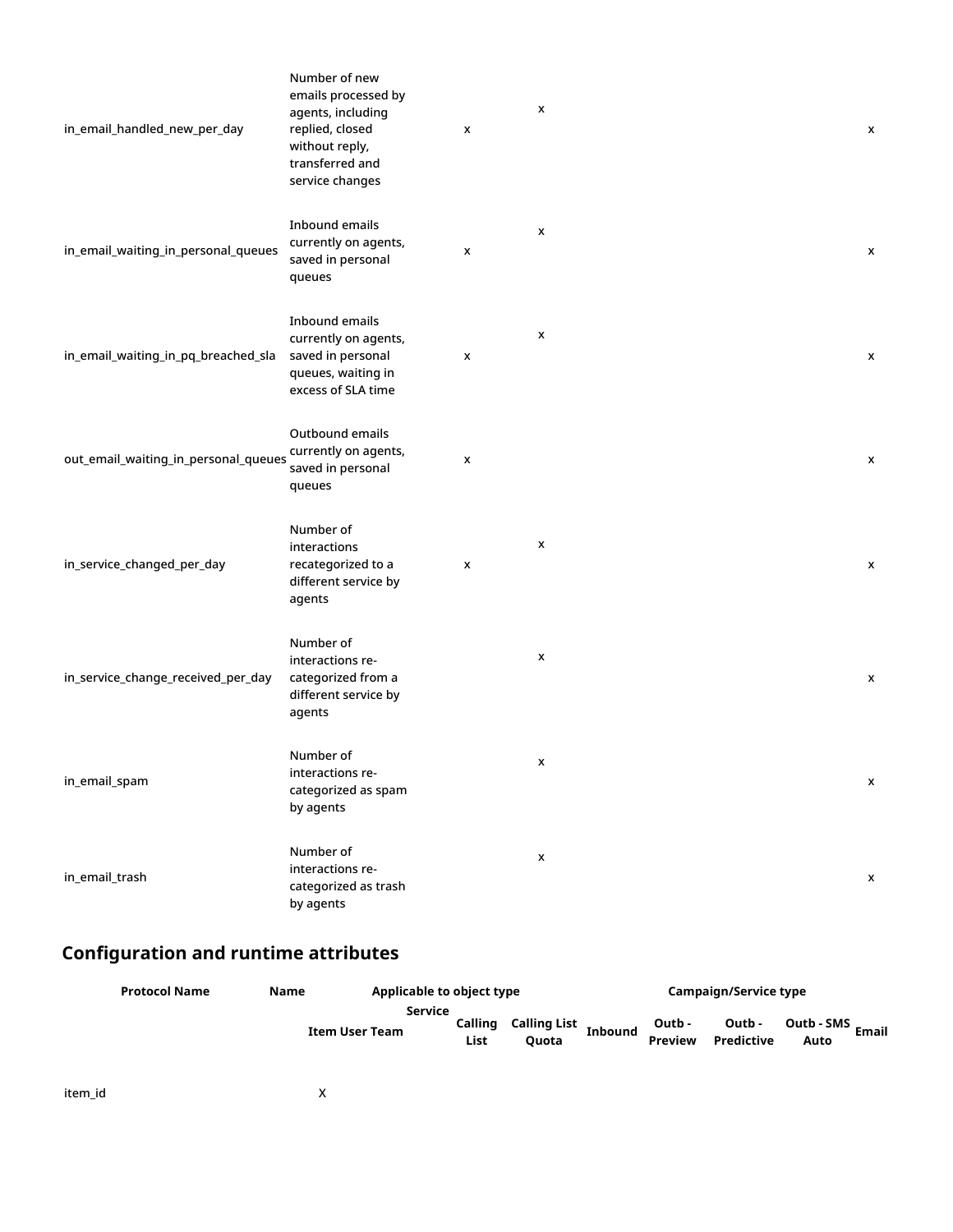| $\ensuremath{\mathsf{user\_id}}$   |             | $\pmb{\mathsf{x}}$ |                    |                    |                    |                    |                    |                    |                    |             |
|------------------------------------|-------------|--------------------|--------------------|--------------------|--------------------|--------------------|--------------------|--------------------|--------------------|-------------|
| team_id                            |             | $\mathsf X$        | $\pmb{\mathsf{x}}$ |                    |                    |                    |                    |                    |                    |             |
| service_id                         | $\mathsf X$ |                    |                    | $\pmb{\mathsf{X}}$ |                    |                    |                    |                    |                    |             |
| $\ensuremath{\mathsf{list\_id}}$   |             |                    |                    |                    | $\pmb{\mathsf{X}}$ |                    |                    |                    |                    |             |
| $\mathop{\mathsf{name}}$           |             |                    | $\mathsf X$        | $\pmb{\mathsf{X}}$ | $\pmb{\mathsf{X}}$ |                    |                    |                    |                    |             |
| $\operatorname{firstname}$         |             | $\pmb{\mathsf{x}}$ |                    |                    |                    |                    |                    |                    |                    |             |
| lastname                           |             | $\pmb{\mathsf{x}}$ |                    |                    |                    |                    |                    |                    |                    |             |
| $\operatorname{\sf login\_id}$     |             | $\pmb{\mathsf{x}}$ |                    |                    |                    |                    |                    |                    |                    |             |
| extension                          |             | $\pmb{\mathsf{x}}$ |                    |                    |                    |                    |                    |                    |                    |             |
| $\ensuremath{\mathsf{team\_name}}$ |             | $\pmb{\mathsf{x}}$ |                    |                    |                    |                    |                    |                    |                    |             |
| $\mathop{\mathsf{is\_agent}}$      |             | $\pmb{\mathsf{x}}$ |                    |                    |                    |                    |                    |                    |                    |             |
| is_super                           |             | $\pmb{\mathsf{x}}$ |                    |                    |                    | $\pmb{\mathsf{X}}$ | $\mathsf X$        | $\pmb{\mathsf{X}}$ |                    | $\mathsf X$ |
| $\mathsf{is\_mobil}$               |             | $\pmb{\mathsf{X}}$ |                    |                    |                    |                    |                    |                    |                    |             |
| is_logged                          |             | $\pmb{\mathsf{x}}$ |                    |                    |                    |                    |                    |                    |                    |             |
| login_time                         |             | $\pmb{\mathsf{x}}$ |                    |                    |                    | $\pmb{\mathsf{X}}$ | $\pmb{\mathsf{X}}$ | $\pmb{\mathsf{X}}$ |                    |             |
| acd_state                          |             | $\pmb{\mathsf{x}}$ |                    |                    |                    | $\pmb{\mathsf{X}}$ | $\mathsf X$        | $\mathsf X$        |                    |             |
| state_duration                     |             | $\pmb{\mathsf{x}}$ |                    |                    |                    | $\pmb{\mathsf{X}}$ | $\pmb{\mathsf{x}}$ | $\pmb{\mathsf{X}}$ |                    |             |
| reason                             |             | $\pmb{\mathsf{x}}$ |                    |                    |                    | $\pmb{\mathsf{X}}$ | $\pmb{\mathsf{X}}$ |                    | $\pmb{\mathsf{X}}$ |             |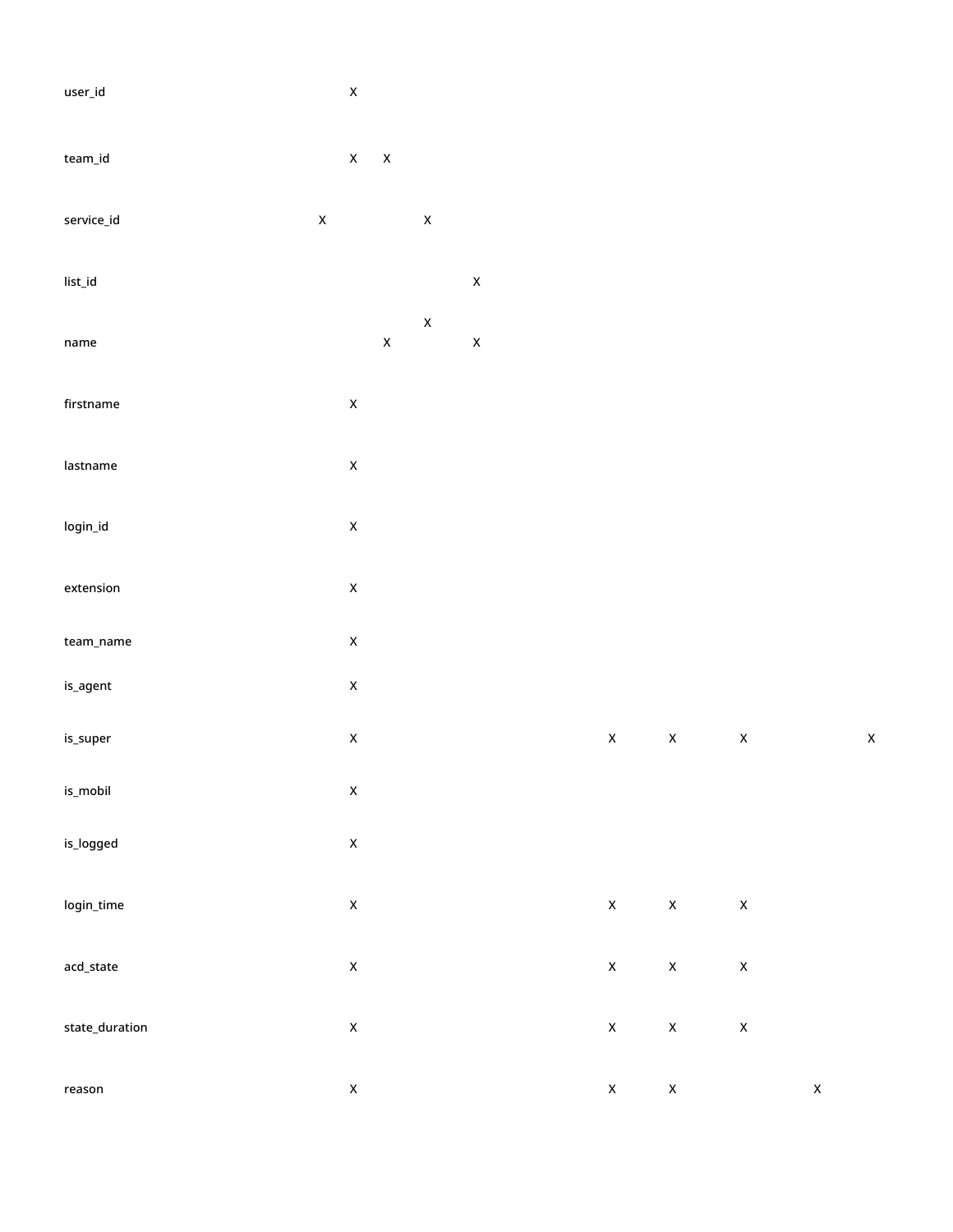| acd_next_state                   | $\pmb{\mathsf{X}}$ | $\pmb{\mathsf{X}}$ | $\pmb{\mathsf{X}}$ | $\pmb{\mathsf{X}}$ |
|----------------------------------|--------------------|--------------------|--------------------|--------------------|
| next_reason                      | $\pmb{\mathsf{X}}$ | $\mathsf X$        | $\mathsf X$        | $\mathsf X$        |
| active_item_id                   | $\mathsf X$        | $\mathsf X$        | $\mathsf X$        | $\pmb{\mathsf{X}}$ |
| active_item_service_id           | $\pmb{\mathsf{X}}$ | $\mathsf X$        | $\mathsf X$        | $\pmb{\mathsf{X}}$ |
| active_item_service_name         | $\pmb{\mathsf{X}}$ | $\mathsf X$        | $\pmb{\mathsf{X}}$ | $\pmb{\mathsf{X}}$ |
| active_item_media_type           | $\pmb{\mathsf{X}}$ | $\pmb{\mathsf{X}}$ | $\mathsf X$        | $\pmb{\mathsf{X}}$ |
| active_item_state                | $\pmb{\mathsf{X}}$ | $\mathsf X$        | X                  | X                  |
| active_item_direction            | $\pmb{\mathsf{X}}$ | $\mathsf X$        | $\pmb{\mathsf{X}}$ | $\mathsf X$        |
| active_item_party_name           | $\pmb{\mathsf{X}}$ | $\pmb{\mathsf{X}}$ | $\mathsf X$        | $\mathsf X$        |
| active_item_party_firstname      | $\pmb{\mathsf{X}}$ | $\mathsf X$        | $\pmb{\mathsf{X}}$ | $\pmb{\mathsf{X}}$ |
| active_item_party_lastname       | $\pmb{\mathsf{X}}$ | $\mathsf X$        | $\mathsf X$        | $\pmb{\mathsf{X}}$ |
| active_item_is_flagged           | X                  | $\boldsymbol{X}$   | $\mathsf{X}$       | X                  |
| active_item_qm_monitor_user      | $\pmb{\mathsf{X}}$ | $\pmb{\mathsf{X}}$ | $\pmb{\mathsf{X}}$ | $\mathsf X$        |
| active_item_qm_monitor_mode      | $\pmb{\mathsf{X}}$ | $\pmb{\mathsf{X}}$ | $\pmb{\mathsf{X}}$ | $\mathsf X$        |
| active_item_qm_monitor_item_id   | $\pmb{\mathsf{X}}$ | $\pmb{\mathsf{X}}$ | $\pmb{\mathsf{X}}$ | $\mathsf X$        |
| active_item_qm_monitored_item_id | $\pmb{\mathsf{X}}$ | $\pmb{\mathsf{X}}$ | $\pmb{\mathsf{X}}$ | $\pmb{\mathsf{X}}$ |
| active_item_talk_duration        | $\pmb{\mathsf{X}}$ | $\pmb{\mathsf{X}}$ | $\pmb{\mathsf{X}}$ | $\mathsf X$        |
| active_item_hold_duration        | $\pmb{\mathsf{X}}$ | $\pmb{\mathsf{X}}$ | $\pmb{\mathsf{X}}$ | $\pmb{\mathsf{X}}$ |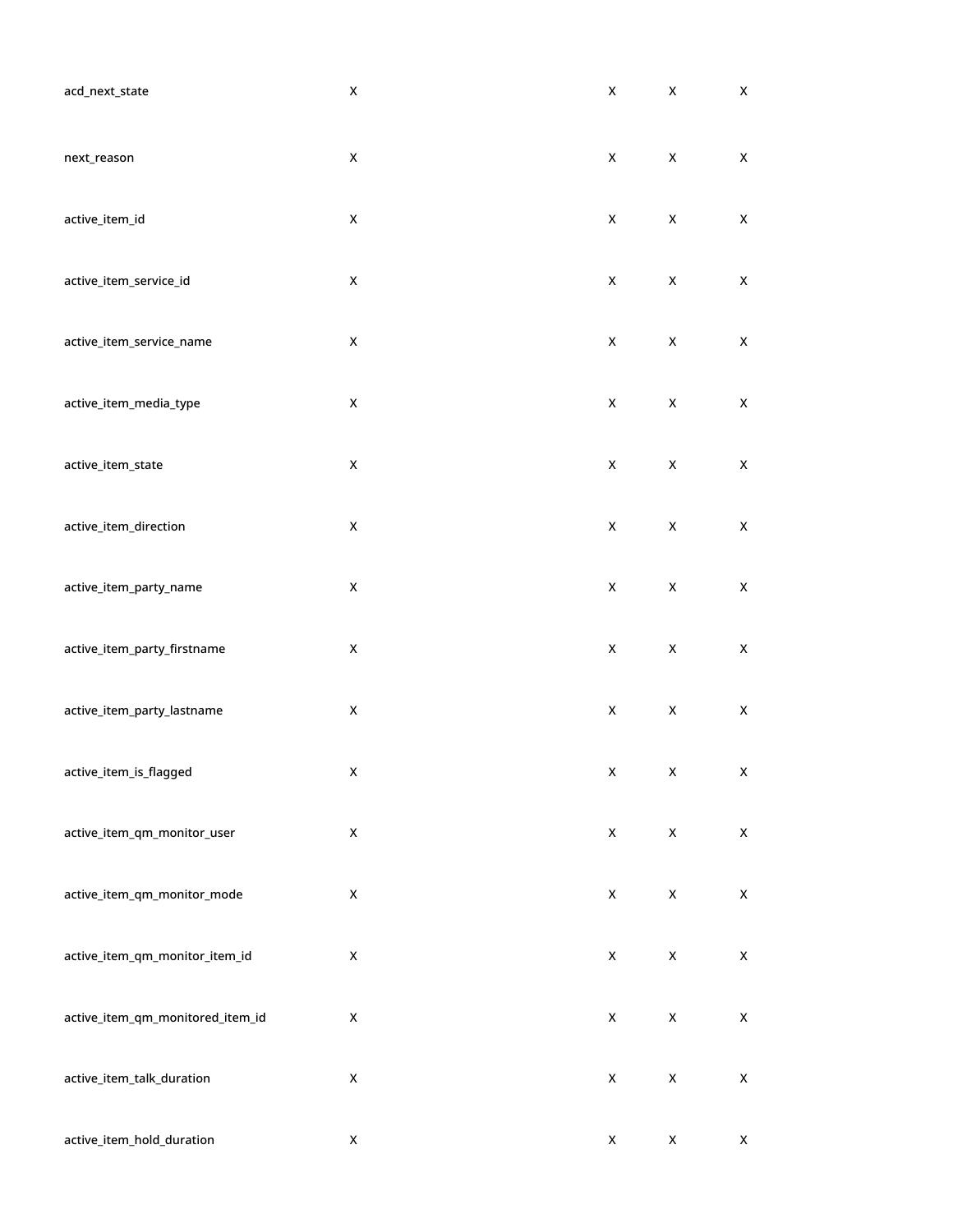| active_item_sentiment                 |                            | $\mathsf X$        | $\mathsf X$ | $\mathsf X$ | $\mathsf X$ |
|---------------------------------------|----------------------------|--------------------|-------------|-------------|-------------|
| ${\sf items}$                         |                            | $\mathsf X$        |             |             |             |
| media_type                            | $\mathsf X$                |                    |             |             |             |
| state                                 | $\mathsf X$                | $\pmb{\mathsf{X}}$ |             |             |             |
| direction                             | $\mathsf X$                |                    |             |             |             |
| service_name                          | $\mathsf X$                |                    |             |             |             |
| party_name                            | $\pmb{\mathsf{X}}$         |                    |             |             |             |
| party_firstname                       | $\mathsf X$                |                    |             |             |             |
| party_lastname                        | $\mathsf X$                |                    |             |             |             |
| is_flagged                            | $\mathsf X$                |                    |             |             |             |
| qm_is_recording                       | $\mathsf X$                |                    |             |             |             |
| qm_monitor_user                       | $\pmb{\mathsf{X}}$         | $\rightarrow$      |             |             |             |
| qm_monitor_mode<br>qm_monitor_item_id | $\mathsf X$<br>$\mathsf X$ |                    |             |             |             |
| qm_monitored_item_id                  | $\mathsf X$                |                    |             |             |             |
| talk_duration                         | $\mathsf X$                |                    |             |             |             |
| hold_duration                         | $\mathsf X$                |                    |             |             |             |
|                                       |                            |                    |             |             |             |

priority **X**